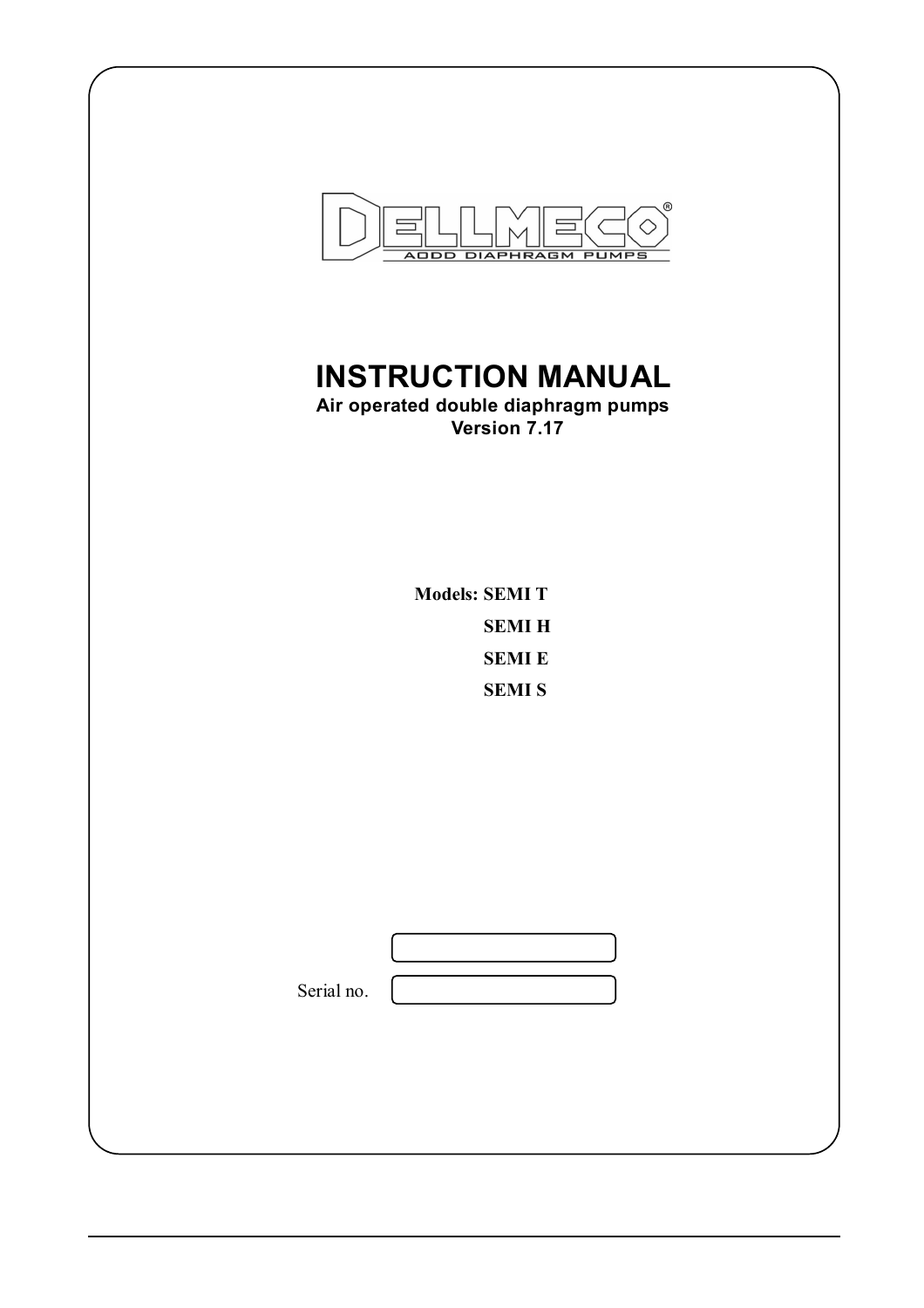## **DECLARATION OF CONFORMITY**

**Directive 2006/42/EC, Annex 2A**

Company: **DELLMECO LTD**

Address: **Unit 1, Willow Row Longton, Stoke on Trent Staffordshire, ST3 2PU, United Kingdom**

**declares under our sole responsibility, that the product:**

Product name: **Air Operated Double Diaphragm Pumps**

Models: **DMS** - **series**

Referred to in this declaration conforms with the:

**- Directive 2006/42/EC**

Date: June 2<sup>nd</sup> 2014

**K. Ziemann Managing Director**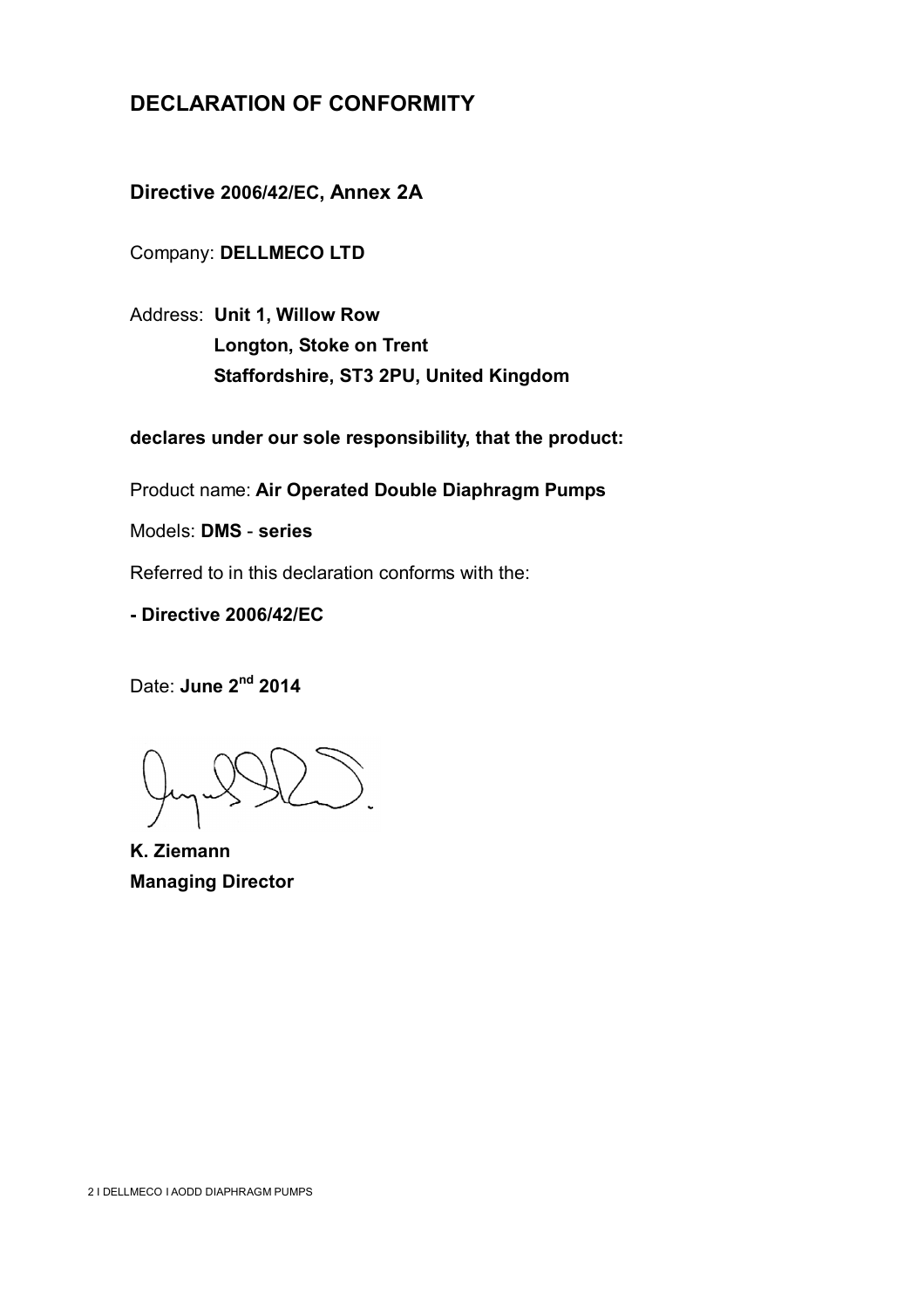#### **General information**

The pumps from SEMI series have been designed especially for the purpose of semiconductor industry. The whole assembly process of these unique products is completed in a class 100 clean room, involving a double cleaning of the parts, their testing with de-ionized water, and finally sealing in plastic foils.

Due to specific features of the product, the following manual must be studied carefully before mounting and operating a pump, regardless of experience that a user may have. The numbers in square brackets, used throughout the manual, refer to the numbers of parts as presented in the technical scheme (see page 11).

The detailed procedure of assembly of the pump is given in the further part of the manual, together with a technical drawing. In case of any doubt or difficulty, please contact DELLMECO immediately.

#### **Commissioning operations**

All parts of the SEMI T and SEMI H pumps coming in touch with liquids are made of PTFE. The housing parts of the SEMI E pump coming in contact with liquids are made of UPPE (ultra pure polyethylene).The housing parts of SEMI S pump coming in contact with liquid are made of AISI 316L stainless steel. Therefore it must be checked that any liquid to be used in the pump comply with the construction materials.

**In case of the SEMI E pump, it is an absolute must to obey the limits set to operating pressure (max. 6 bar) and the temperature of a liquid (max. 70°C)**. In case of the SEMI T, SEMI H or SEMI S pumps, the temperature limits and dependable driving pressure are different. The chart below presents maximum permissible values.

| Driving air pressure                  | 6 bar           | 5 bar                           | 4 bar           | 3 bar           | 2 bar           |
|---------------------------------------|-----------------|---------------------------------|-----------------|-----------------|-----------------|
| SEMIT : max. permissible temperature  | $100^{\circ}$ C | $110^{\circ}$ C $120^{\circ}$ C |                 | $130^{\circ}$ C | $130^{\circ}$ C |
| SEMI H : max. permissible temperature | $100^{\circ}$ C | $130^{\circ}$ C                 | $150^{\circ}$ C | $180^{\circ}$ C | $200^{\circ}$ C |
| SEMI S : max. permissible temperature | $130^{\circ}$ C | $130^{\circ}$ C                 | $130^{\circ}$ C | $130^{\circ}$ C | $130^{\circ}$ C |

After the pump has run for the first few hours, it is necessary to check the union nuts **[9]** for tightness. This must be done before a full start-up. If needed, tighten the nuts. A similar check-up should be carried out after each longer stoppage, transportation, disassembly or when huge variations of temperature were in use. !

#### **Connection to the piping system**

The SEMI pumps are installed with anchor bolt bushings **[20]** or they stand free.

Remember that the pumps must not be treated as a fixed point for the piping and that they must be always connected free of load. Otherwise leakage or damage may follow! !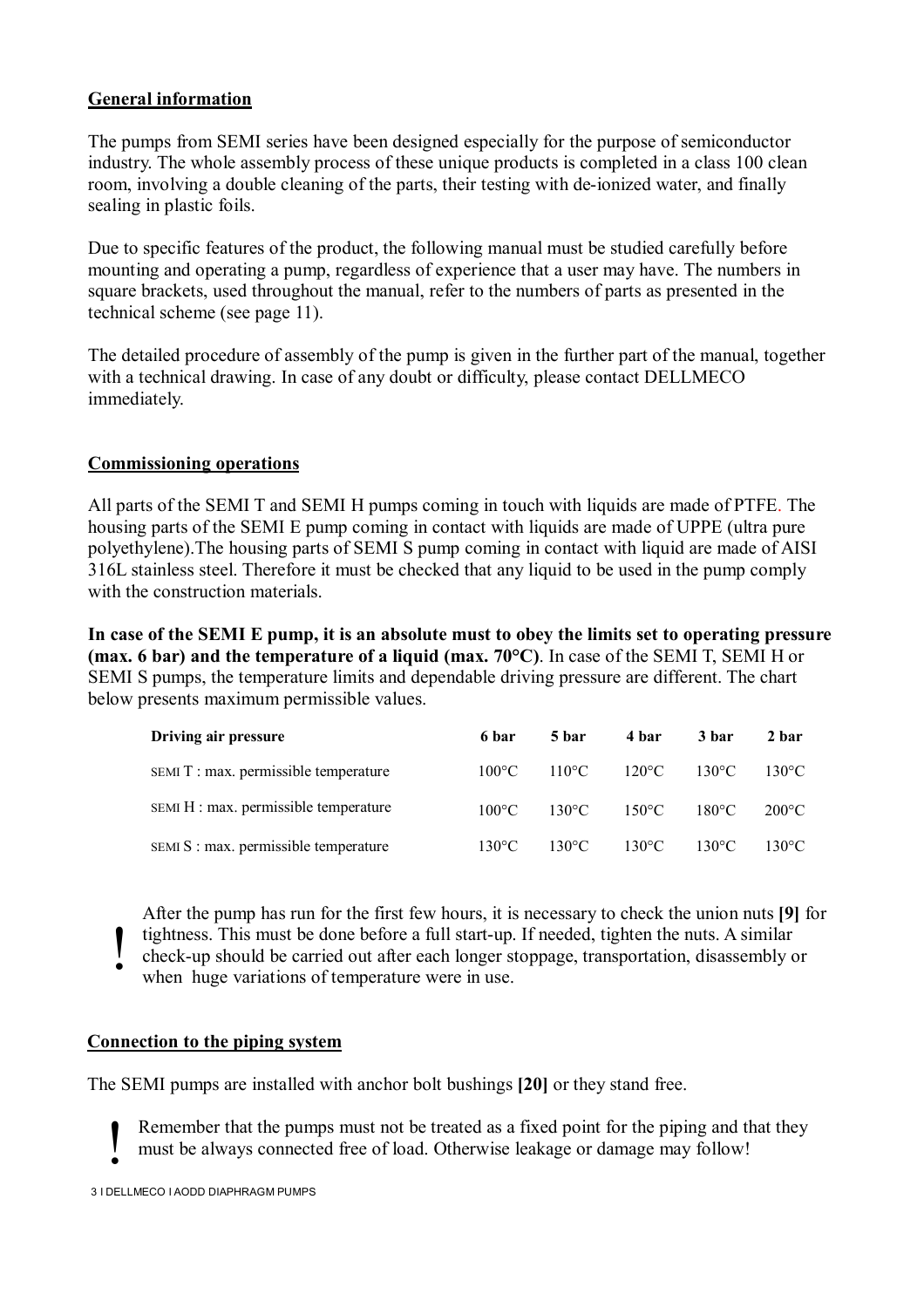When the pump is installed into the piping where vibrations are unavoidable, it is strongly

advised to mount the compensators either downstream or upstream the pump. !

#### **Suction and discharge lines**

In deciding on the width of the connection pipes, keep in mind the nominal port size of the pump.

If the piping size is smaller than required, cavitation may appear in the suction line, or the performance of both the suction and discharge lines can deteriorate. If the piping size is bigger than required, the dry suction capacity may be lowered. The chart below presents the nominal port sizes for the pumps.

| Pump size         | 10   | 20   | 50 | 100   |
|-------------------|------|------|----|-------|
| Nominal port size | 3/8" | 1/2" |    | 11/4" |

The center housing **[2]** has two ports – the lower is meant for the suction piping, the upper for the discharge piping. It is not permissible to reverse the ports! !

In order to avoid air bubbles and possible performance problems, the suction line should have a steady upward gradient. Optionally, Flaterek® connectors for PFA pipes can be used (see the section on special equipment, code CF).

#### **Air supply**

In order to ensure sufficient driving air, an adequate air-supply line must be submitted. This conditions a proper operative sufficiency of the pump. The air-supply piping must be at least the same as the nominal width of pump connection  $(G \frac{1}{4})$ . The diagram below presents the location of the connection for compressed air (the left side of the housing **[1]**, opposite the muffler **[17]**).



 If the pump is installed in any kind of locked space (boards, cabinets, etc.), the cold air mustn't be halted behind the muffler.

 The driving air is supplied dried. However, if the pump is installed in humid conditions, there can be outside icing occurring. In that case it is advisable to extend the air exhaust pipe or hose by additional 500 mm.

For optimal operation, you can use the integrated air control system of precise steering. It requires clean and oil-free compressed air that must comply with the following quality classes (given in ISO-DIS 8573-1):

| water content:  | class 3 |
|-----------------|---------|
| oil content:    | class 3 |
| solids content: | class 2 |
|                 |         |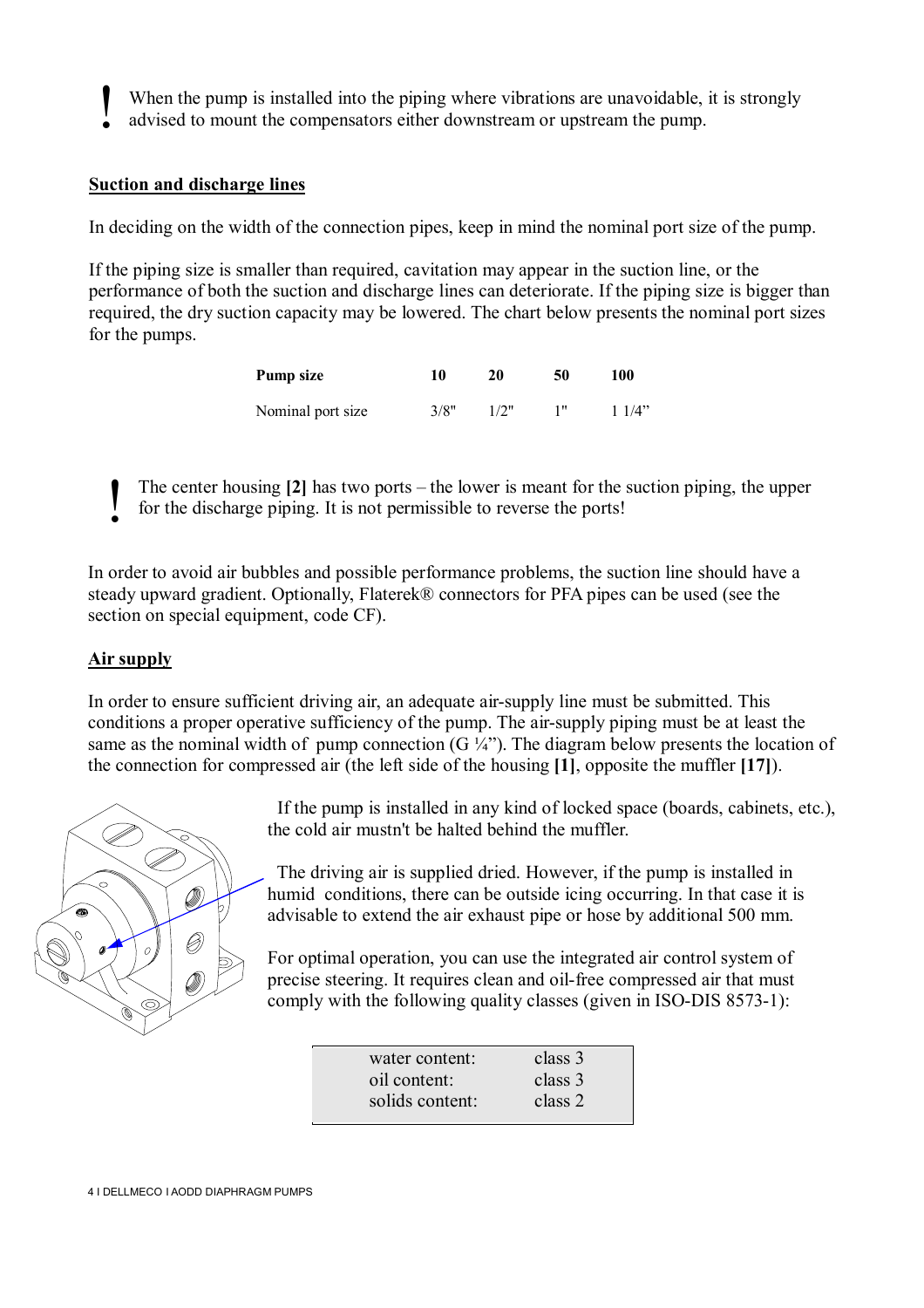#### **Start-up**

The start-up is possible only after all the lines have been connected properly.

Limit the driving air pressure to the needed level. Too high pressure will cause excessive air consumption and improper work of the pump. !

The start-up of the pump is initiated automatically when the air supply is turned on.

To keep a steady flow, do not let the pressure drop lower than 1.5 bar. The flow rate of the pump is adjusted by a needle valve. Pre-filling the suction line or the pump itself is not required, as the SEMI pumps operate on self-priming principle. Remember, though, that a filled pump has a considerably higher capacity.

When empty, the pump must be driven slowly.

In case of air-operated double-diaphragm pumps with a centered flow, avoid dry running for longer periods of time or at higher frequency. Otherwise damage may follow! !

Avoid throttling or blocking the suction line. Damage may follow!

It is permissible to operate the pump for a short period of time with a closed discharge in order to test the pressure. If prolonged special operation of this or similar kind is required, check it first with the producer of the pump. It is not allowed, though, to carry out a pressure test of the installation in which the pump is set unless the both ports of the pump are disconnected – the pressure from the plant can be too high and is due to damage the pump! This kind of test can be done only when the pressure used is the operating pressure of the pump.

Do not exceed the maximal permissible stroke frequencies during normal operation.

- Otherwise damage may follow. (Study the table below for the values of strokes allowed at !
- nominal performance).

| Pump size                                          |     |     | 50  | 100- |
|----------------------------------------------------|-----|-----|-----|------|
| Max number of strokes/ min. at nominal performance | 400 | 320 | 210 | 240  |

If the diaphragm of the pump has been fractured in any way and the pump keeps operating, it is possible that the pump medium will come through the muffler. In that case stop the pump and check the diaphragm.

- Pneumatic diaphragm pumps must never be allowed to work with a positive suction pressure. !
- It is against their construction principle and may lead to damage.

#### **Rinsing procedure**

In order to clean the pump before disassembly, rinse it with a neutral product. Next turn the pump around to the top and rinse again. Then turn it to the side and rinse again. Finally turn back to the top and rinse again. Repeat these steps several times.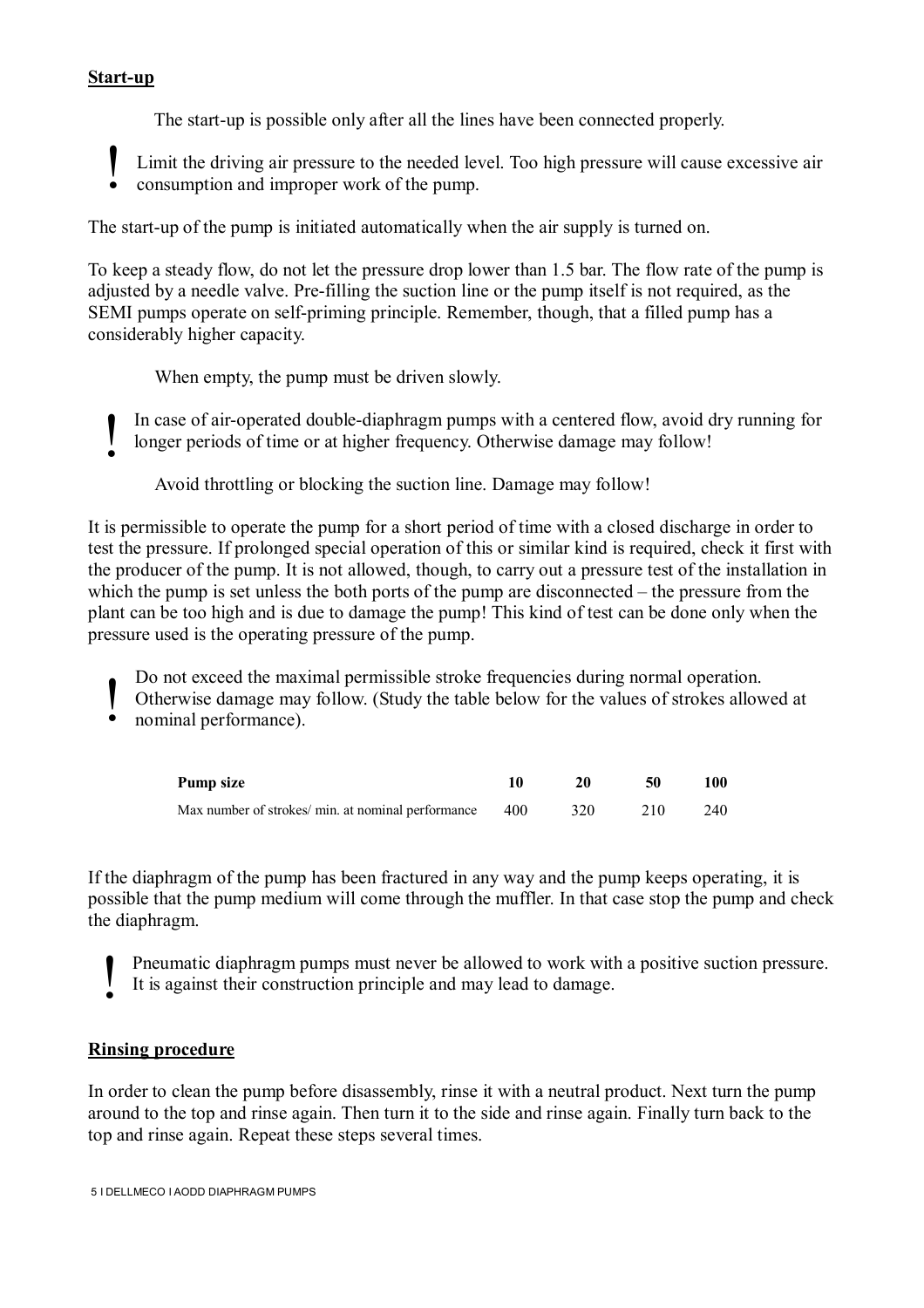#### **Disassembly**

To disassemble the pump, first disconnect both of the ports from the pressure, disconnect the air supply, empty the pump of the medium and rinse it thoroughly.

- $\ddot{\bullet}$ 
	- If the medium used in the pump was toxic, hazardous or corrosive, the disassembly of the pump must be carried out in accordance with adequate safety regulations.

The steps for disassembly of the pump are as follows:

- 1. Remove the head screws **[26, 33]** on both sides of the pump with a screwdriver, remove the base frame **[19]**, and take out air channel O-rings **[25]**.
- 2. On the left side of the housing **[1]** remove the muffler **[17]** (in case of pump size 10 also the adapter muffler **[30]**) and the plug with O-ring **[29]**.
- 3. Put a suitable round bar into one of the bore holes in the union nut **[9]** on the left side housing and with its help unscrew and remove the union nut **[9]** from the housing **[1]**. Then take the sliding ring **[12]** out of the left side housing **[1]**, and take the union nut O-ring **[10]** out of the union nut **[9]**.
- 4. Unscrew the air valve cover **[32]** from the left side housing **[1]** and then put the housing down flat on the side. The air control system **[13]** – except pilot piston – can be moved into the air valve cover side.
- 5. Take the diaphragm bolt piston rings **[16]** and then the pilot piston of the air control system out of the diaphragm bolt on the left **[24]**.
- 6. Put a bar into one of the bore holes in the union nut **[9]** of the right side housing **[6]** and unscrew the union nut **[9]**, then set apart the right side housing **[6]** and the union nut **[9]**.
- 7. Take the sliding ring **[12]** out of the right side housing **[6]** and the union nut O-ring **[10]** out of the union nut **[9]**.
- 8. Put the center housing **[2]** upright, with the connectors directed to the front. Take out the both diaphragm outer O-rings **[7]**. Separate the right and left diaphragm bolts **[21, 24]** from diaphragms **[4]**. Unscrew one of the diaphragms **[4]** out of the cascade sleeve **[14]** and then take out the other diaphragm **[4]** together with the cascade sleeve **[14]** and unscrew them.
- 9. If needed, replace the diaphragm inner O-ring **[23]** with a new one to prevent twisting. The diaphragm gaskets **[8]** must be replaced with no exception!
- 10. Put the center housing **[2]** upright unscrew both the discharge valve stops **[27]** at the top of the housing **[2]**. Take the check valves **[5]** out. Then unscrew the both suction valve stops **[22]** (one is situated at the front of the housing **[2]** between the connectors, the other one is at the back) and take the check valves **[5]** out.

#### **Assembly**

- After disassembly, no piston rings **[16]** or diaphragm gaskets **[8]** can be used again new !
- rings and gaskets must be set in!
- All damaged sealing parts must be replaced!

Remember that the newly changed diaphragm gaskets need some time to settle, therefore the assembly must be completed at least 2 hours before a start-up. After the two-hour rest tighten the both union nuts **[9]** - study the table below to check the nominal dimensions of the acceptable space between the outer edge of the union nut and the center housing.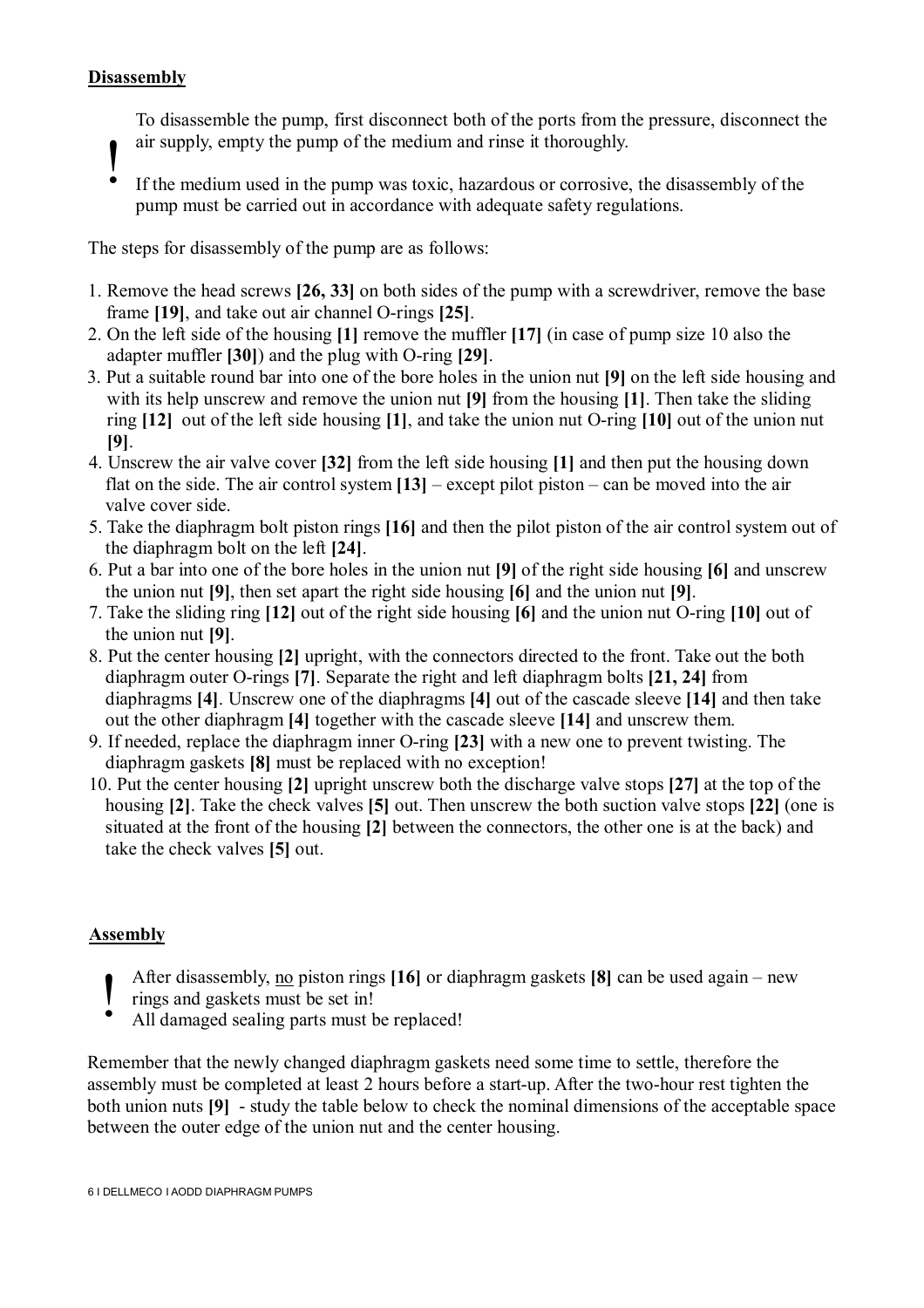| Pump size                      | 10 |           | 50        | 100 |
|--------------------------------|----|-----------|-----------|-----|
| mm (tolerance $+0.3/ -0.5$ mm) |    | 28.8 31.3 | 36,7 41,3 |     |

When tightening the nuts, be careful to keep the described lock-pin of the side housing **[1, 6]**, as well as the parallel array to the center housing **[2]**.

Moisten the O-rings before assembly to avoid their damaging! !

Basically, assembly is carried out in reverse order to disassembly. The steps for assembly are as follows:

- 1. Move the air control system cartridge **[13]** back from the air valve cover into the left side housing **[1]**.
- 2. Screw the valve stops **[22, 27]** into the center housing **[2]** make sure they match the surface and do not protrude above.
- 3. Put the center housing **[2]** on the left side and insert the diaphragm gasket **[8]**. Be careful not to fracture the gasket. Screw the right diaphragm bolt **[21]** into the diaphragm **[4]** and then screw the diaphragm **[4]** into the cascade sleeve **[14]**. Put the ready sleeve **[14]** into the center housing **[2]**. Finally place the diaphragm outer O-ring **[7]** in the diaphragm recess.
- 4. Put the right side housing **[6]** making sure that the straight surface with the bore holes for air is in a parallel position to lower part of the center housing **[2]**, and then insert the sliding ring **[12]**.
- 5. Insert the union nut O-ring **[10]** into the union nut **[9]**. Then put a bar into a bore hole of the right side housing **[6]** to make any rotation impossible, and screw the union nut **[9]** with the center housing **[2]**.
- 6. Place the diaphragm gasket into the left side housing **[1]**. Be careful not to fracture the gasket. Now use the air bore hole (in the middle) on the right side of the center housing **[2]** to treat the first installed diaphragm **[4]** from point 3 with the compressed air. Maintain the air stream until the other (left) diaphragm **[4]** is inserted into the center housing **[2]**. Screw the left diaphragm bolt **[24]** into the diaphragm **[4]**.
- 7. Place the air control system pilot piston **[13]** into the left diaphragm bolt **[24]**.
- 8. Assemble the left side housing **[1]** following the same procedure steps as in the case of the right side housing **[6]**.
- 9. Place the fifth air valve housing O-ring before closing and screwing the air valve cover **[32]**.
- 10. Screw in the muffler **[17]** and the plug with O-ring **[29]**.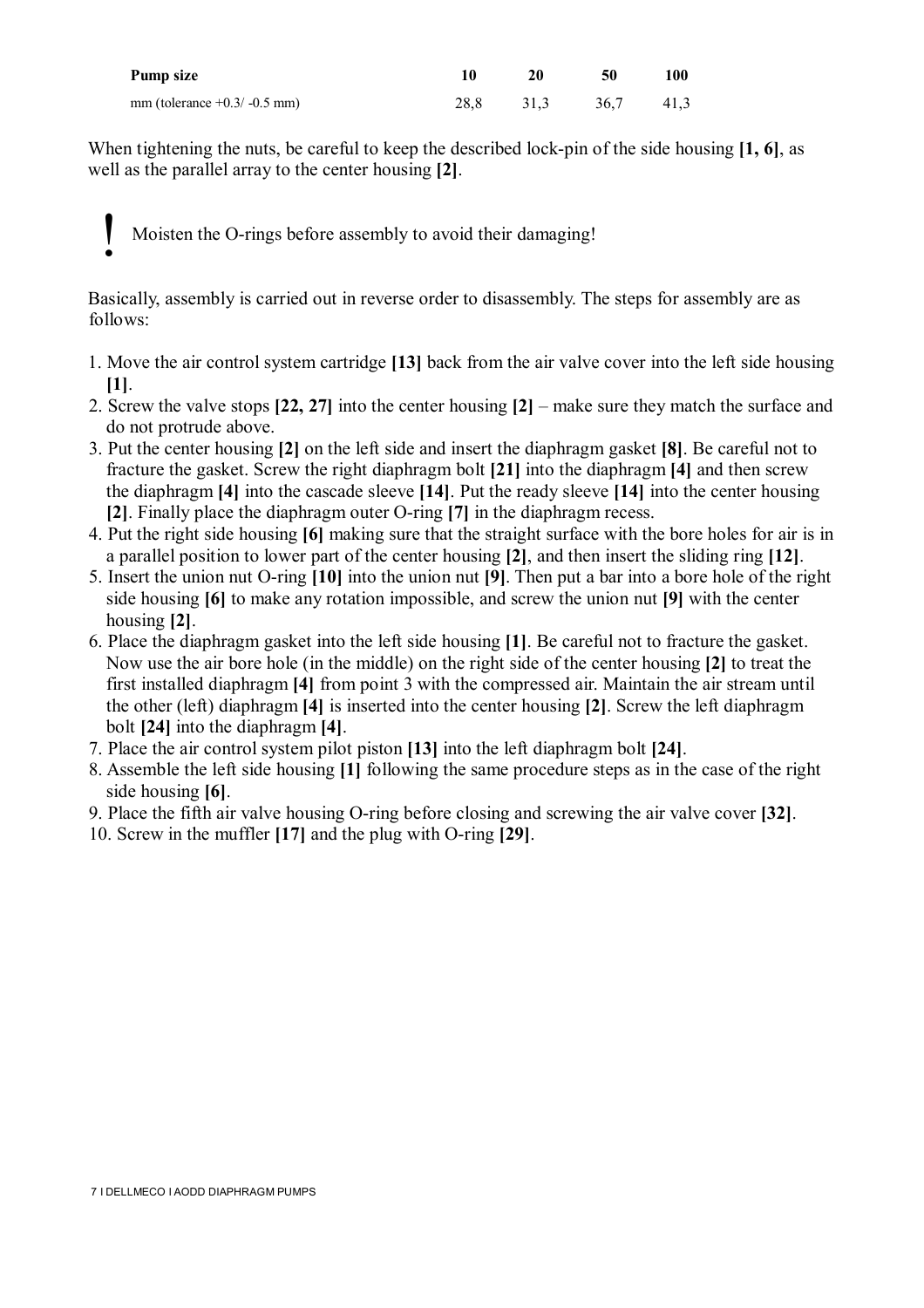#### **Possible problems and their solutions**

#### Problem Reason

The pump operates, but suction doesn't work. <br>
• suction line is blocked

Air bubbles form in the pumped medium. <br>
• diaphragm is fractured The pump doesn't operate smoothly. <br> **e** diaphragm is fractured

- The pump will not start.  $\bullet$  air supply line is blocked
	- muffler is blocked
	- assembly of diaphragms was defective
	- air control is faulty
	-
	- suction line leaks
	- suction needed for the medium is higher than suction capacity of the pump
	-
	-
	- air control needs replacement
- The pump stops operating.  $\bullet$  air pressure dropped too low
	- air control is faulty
	- air control is iced
	- muffler is iced or blocked
	- discharge line is blocked
	- diaphragm is fractured
	- pressure in the system is higher than driving pressure
- Delivery falls down.  $\bullet$  air pressure dropped too low
	- air control is iced
	- muffler is blocked
	- suction line is blocked
	- discharge line is blocked
	- viscosity of medium is not steady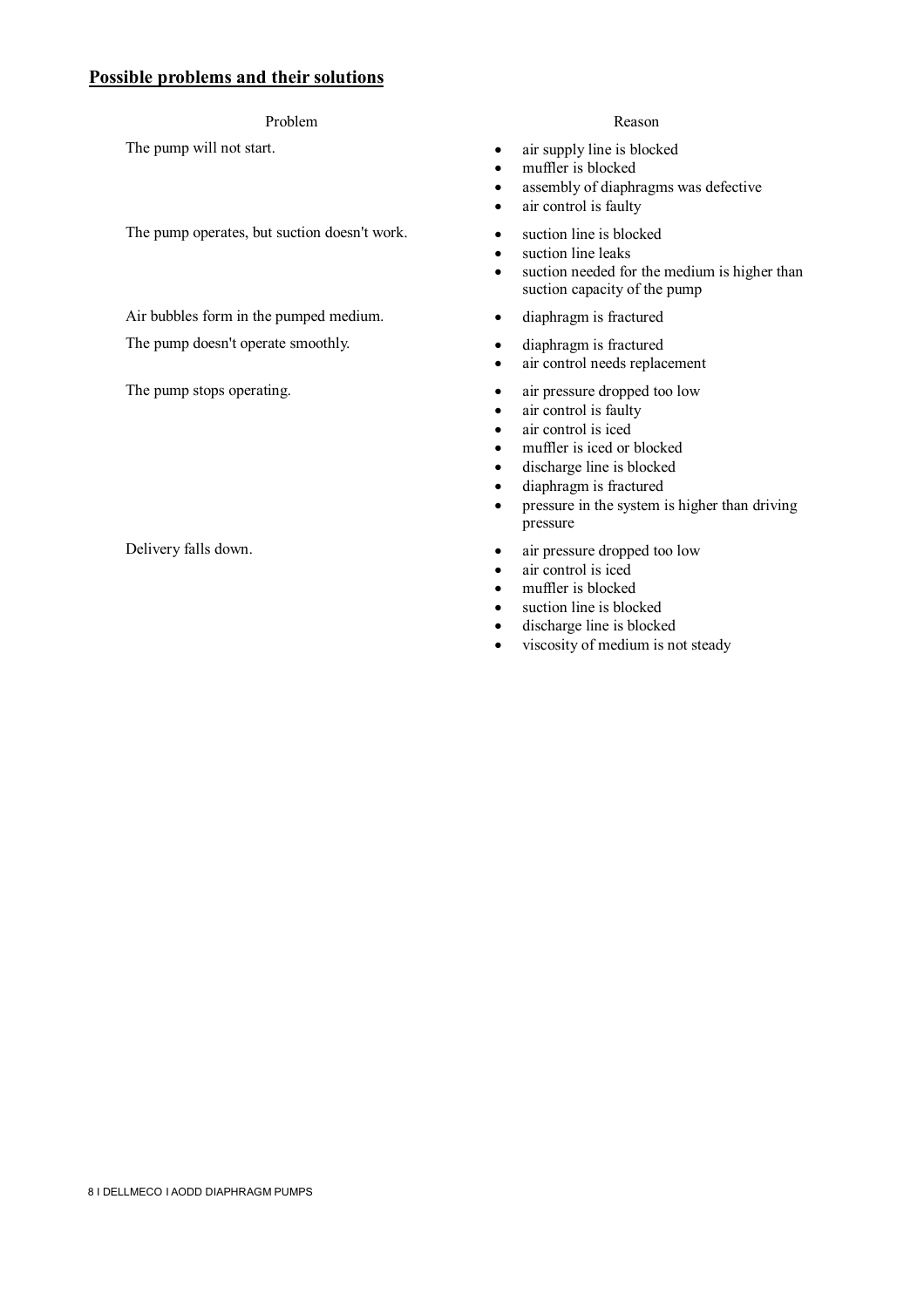## **Technical details - independent of the pump model**

| <b>Pump size</b>                                                              | 10                       | 20      | 50                       | 100                      |
|-------------------------------------------------------------------------------|--------------------------|---------|--------------------------|--------------------------|
| Dimensions [mm],<br>length                                                    | 184                      | 207     | 255                      | 315                      |
| width                                                                         | 114                      | 154     | 207                      | 269                      |
| height                                                                        | 133                      | 172     | 215                      | 267                      |
| Nominal port size (NPS)                                                       | 3/8''                    | 1/2"    | 1''                      | 11/4"                    |
| Max. capacity [I/min.]                                                        | 10                       | 20      | 50                       | 100                      |
| Air connection (NPT)                                                          |                          |         | 1/4''                    |                          |
| Air classification (ISO-DIS 8573-1)                                           |                          |         |                          |                          |
| solids                                                                        | class 2                  | class 2 | class 2                  | class 2                  |
| water                                                                         | class 3                  | class 3 | class <sub>3</sub>       | class 3                  |
| oil                                                                           | class 3                  | class 3 | class 3                  | class 3                  |
| Weight [kg]                                                                   |                          |         |                          |                          |
| <b>SEMIT</b>                                                                  | 2,5                      | 4,5     | 9                        | 18                       |
| <b>SEMIH</b>                                                                  | 3,5                      | 6       | $\overline{\phantom{a}}$ | $\blacksquare$           |
| <b>SEMI E</b>                                                                 | 2                        | 3       | 6                        | 12                       |
| SEMI <sub>S</sub>                                                             | $\overline{\phantom{a}}$ | 14      | 30                       | $\overline{\phantom{a}}$ |
| Suction head, dry [m.w.c.]                                                    | $\mathbf{1}$             | 2,5     | 3,5                      | 4                        |
| Suction head, with product [m.w.c]                                            | 8                        | 9       | 9                        | 9                        |
| Max. permissible pressure driving [bar]                                       | 6                        | 6       | 6                        | 6                        |
| Max. sound pressure level acc. to DIN 45635,<br>part 24, at maximum load [dB] | 72                       | 72      | 72                       | 72                       |

| Max. permissible temperature [ <sup>o</sup> C] |              |              |              |              |
|------------------------------------------------|--------------|--------------|--------------|--------------|
| <b>Pump model</b>                              | <b>SEMIT</b> | <b>SEMIH</b> | <b>SEMIE</b> | <b>SEMIS</b> |
| at max. 6 bar                                  | 100          | 100          | 70           | 130          |
| at max. 5 bar                                  | 110          | 130          | 70           | 130          |
| at max. 4 bar                                  | 120          | 150          | 70           | 130          |
| at max. 3 bar                                  | 130          | 180          | 70           | 130          |
| at max. 2 bar                                  | 130          | 200          | 70           | 130          |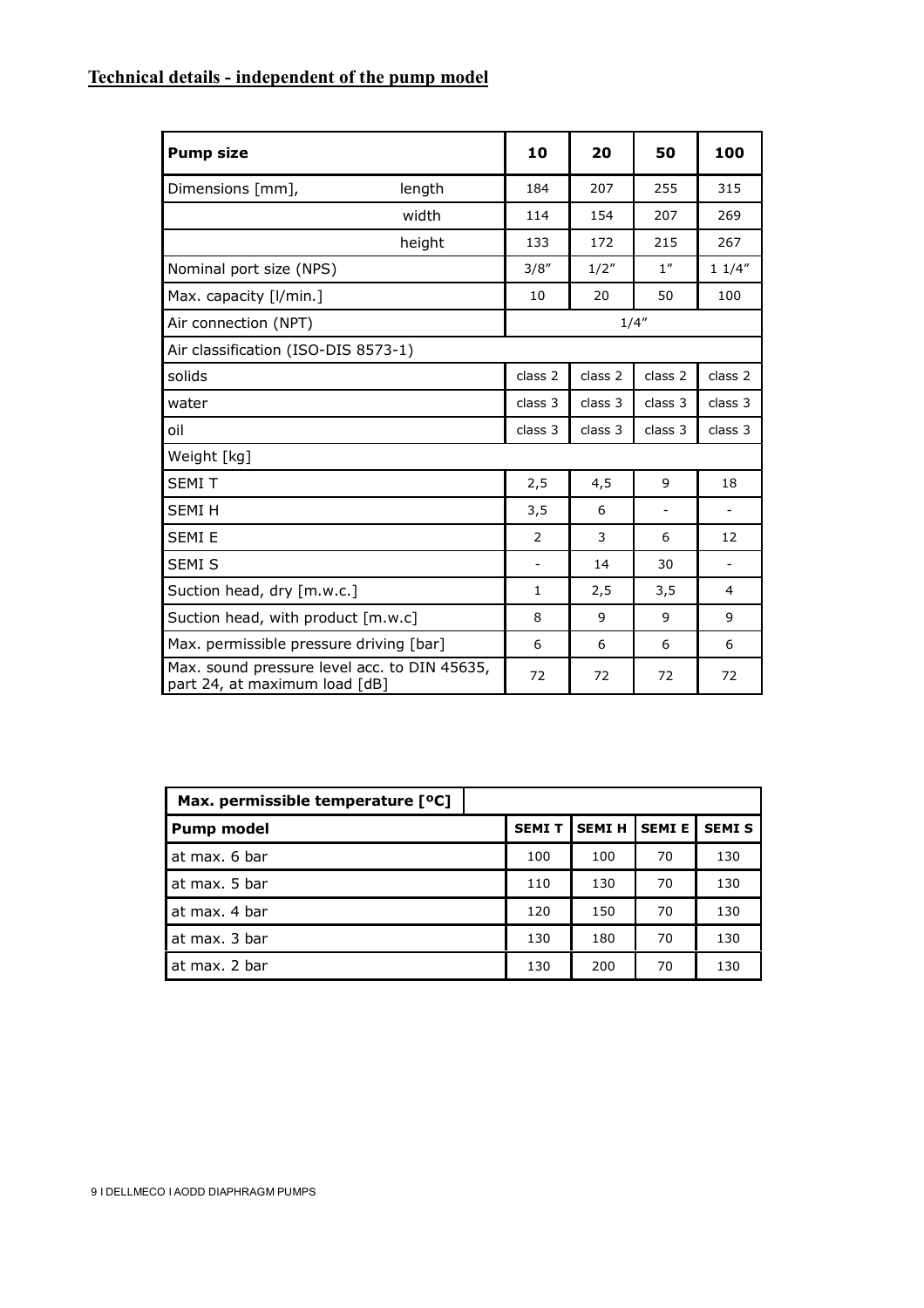#### **Spare part list**

|                |                | <b>Pump size</b>                |             |                  | <b>DMS10</b>             | <b>DMS 20</b>            | <b>DMS 50</b> | <b>DMS 100</b>           |
|----------------|----------------|---------------------------------|-------------|------------------|--------------------------|--------------------------|---------------|--------------------------|
| Item           | Pc.            | <b>Description</b>              | Pump code   | <b>Material</b>  | Part No.                 | Part No.                 | Part No.      | Part No.                 |
| $\mathbf{1}$   | 1              | Side housing, left hand         | T.          | <b>UPPE</b>      | 7 10 07 22               | 7 15 07 22               | 7 25 07 22    | 7 32 07 22               |
|                |                |                                 | E           |                  |                          |                          |               |                          |
|                |                |                                 | H           | PTFE             | 7 10 07 23               | 7 15 07 23               |               |                          |
|                |                |                                 | S           | PTFE conductive  |                          | 7 15 07 24               | 7 25 07 24    |                          |
| $\overline{2}$ | $\mathbf{1}$   | Center housing                  | $\top$      | TFM/PTFE         | 7 10 10 05               | 7 15 10 05               | 7 25 10 05    | 7 32 10 05               |
|                |                |                                 | н           |                  |                          |                          |               |                          |
|                |                |                                 | E           | <b>UPPE</b>      | 7 10 10 22               | 7 15 10 22               | 7 25 10 22    | 7 32 10 22               |
|                |                |                                 | S           | <b>AISI 316L</b> | $\overline{\phantom{a}}$ | 7 15 510 53              | 7 25 510 53   | $\overline{\phantom{a}}$ |
| 3              | $\overline{4}$ | Gasket, valve stop, check valve | T, H, E, S  | <b>PTFE</b>      | $\sim$                   | 7 15 078 23              | 7 25 078 23   |                          |
| $\overline{4}$ | $\overline{2}$ | Diaphragm                       | T, H, E, S  | TFM/PTFE         | 7 10 52 05               | 7 15 52 05               | 7 25 52 05*   | 7 32 52 05***            |
| 5              | 4              | Check valve                     | T, H, S     | TFM/PTFE         | 7 10 060 05              | 7 15 060 05              | 7 25 060 05*  | 7 32 060 05***           |
|                |                |                                 | Е           | <b>UPPE</b>      |                          | 7 15 060 22              | 7 25 060 22   | 7 32 060 22              |
|                |                |                                 |             | TFM/PTFE         | 7 10 060 05**            | $\overline{\phantom{a}}$ |               |                          |
| 6              | 1              | Side housing, right hand        | T, E        | <b>UPPE</b>      | 7 10 06 22               | 7 15 06 22               | 7 25 06 22    | 7 32 06 22               |
|                |                |                                 | н           | <b>PTFE</b>      | 7 10 06 23               | 7 15 06 23               | 7 25 06 23    | 7 32 06 23               |
|                |                |                                 | S           | PTFE conductive  | $\sim$                   | 7 15 06 24               | 7 25 06 24    |                          |
| $\overline{7}$ | $\overline{c}$ | O-ring, diaphragm outer         | T, H, E, S  | <b>FKM</b>       | 7 10 070 09              | 7 15 070 09              | 7 25 070 09*  | 7 32 070 09***           |
| 8              | 2              | Gasket diaphragm                | T, H, E, S  | PTFE             | 7 10 071 23              | 7 15 071 23              | 7 25 071 23*  | 7 32 071 23***           |
| 9              | 2              | Union nut                       | T.          | PE               | 7 10 05 20               | 7 15 05 20               | 7 25 05 20    | 7 32 05 20               |
|                |                |                                 | H           | <b>PEEK</b>      | 7 10 05 55               | 7 15 05 55               |               |                          |
|                |                |                                 | E           | PA               | 7 10 05 40               | 7 15 05 40               | 7 25 05 40    | 7 32 05 40               |
|                |                |                                 | S           | <b>AISI 304</b>  |                          | 7 15 05 53               | 7 25 05 53    |                          |
| 10             | $\overline{c}$ | O-ring, union nut               | T, H, E, S  | <b>FKM</b>       | 7 10 77 09               | 7 15 77 09               | 7 25 77 09*   | 7 32 77 09***            |
| 11             | 8              | Damper ring                     | T, H, E, S  | <b>FKM</b>       | 7 10 49 09               | 7 10 49 09               | 7 10 49 09    | 7 10 49 09***            |
| 12             | 2              | Sliding ring                    | T, H, E, S  | <b>PTFE</b>      | 7 10 92 23               | 7 15 92 23*              | 7 25 92 23*   | 7 32 92 23***            |
| 13             | $\mathbf{1}$   | Air valve, cpl.                 | T, H, E, S  | <b>PETP</b>      | 7 10 020 31              | 7 15 0 20 31             | 7 25 0 20 31* | 7 32 020 31***           |
| 14             | $\mathbf{1}$   | Cascade sleeve                  | T, H, E, S  | TFM/PTFE         | 7 10 040 05              | 7 15 040 05              | 7 25 040 05*  | 7 32 040 05***           |
| 15             | $\overline{2}$ | Valve housing                   | S           | <b>AISI 316L</b> | $\overline{\phantom{a}}$ | 7 15 053 53              | 7 25 053 53   |                          |
| 16             | $\overline{c}$ | Piston ring, diaphragm bolt     | T, H, E, S  | PTFE-PPS         | 7 10 073 18              | 7 15 073 18              | 7 25 073 18*  | 7 32 073 18***           |
| 17             | 1              | Muffler                         | T, H, E, S  | PE por.          | 7 10 99 35               | 7 10 99 35               | 7 25 99 35*   | 7 32 99 35***            |
| 19             | $\overline{c}$ | Base frame                      | T, H, E     | PE/PA            | 7 10 04 41               | 7 15 04 41               | 7 25 04 41*   | 7 32 04 41***            |
|                |                |                                 | S           | PE conductive    | $\sim$                   | 7 15 04 21               | 7 25 04 21    |                          |
| 20             | 4              | Anchor bolt bushing             | T, H, E, S  | PE               | 7 10 57 20               | 7 10 57 20               | 7 10 57 20*   | 7 10 57 20***            |
| 21             | $\mathbf{1}$   | Diaphragm bolt, right hand      | T, H, E, S  | PEEK             | 7 10 043 55              | 7 15 043 55              | 7 25 043 55*  | 7 32 043 55***           |
| 22             | 2              | Valve stop, suction valve       | T, H, E     | TFM/PTFE         | 7 10 25 05               | 7 15 25 05               | 7 25 25 05*   | 7 32 25 05***            |
| 23             | 2              | O-ring, diaphragm inner         | T, H, E, S  | <b>FKM</b>       | 7 10 70 09               | 7 15 70 09               | 7 25 70 09    | 7 32 70 09***            |
| 24             | 1              | Diaphragm bolt, left hand       | T, H, E, S  | PEEK             | 7 10 044 55              | 7 15 044 55              | 7 25 044 55*  | 7 32 044 55***           |
| 25             | 4              | O-ring, air channel             | T, H, E, S  | <b>FKM</b>       | 7 10 076 09              | 7 10 076 09              | 7 25 076 09*  | 7 32 076 09***           |
| 26             | 4              | Head screw DIN 84               | T, H, E, S  | PA               | 7 10 42 40               | 7 15 42 40               | 7 25 42 40*   | 7 32 42 40***            |
| 27             | $\overline{c}$ | Valve stop, discharge valve     | T, H, E     | TFM/PTFE         | 7 10 55 05               | 7 15 55 05               | 7 25 55 05*   | 7 32 55 05***            |
|                |                |                                 | $\mathbf S$ | <b>AISI 316L</b> |                          | 7 15 155 53              | 7 25 155 53   |                          |
| 28             | $\mathbf{1}$   | Set screw DIN 551               | T, H, E, S  | PA               | 7 10 038 40              | 7 10 038 40              | 7 25 038 40*  | 7 32 038 40***           |
| 29             | $\mathbf{1}$   | Plug with O-ring                | T, H, E, S  | PA,/FEP-FKM      | 7 10 48 40               | 7 10 48 40               | 7 10 48 40*   | 7 10 48 40***            |
| 30             | 1              | Adapter, muffler                | T, H        | PE               | 7 10 046 20              |                          |               |                          |
| 32             | 1              | Air valve cover                 | T, H, E, S  | PE               | 7 10 059 20              | 7 10 059 20              | 7 25 059 20*  | 7 32 059 20***           |
| 33             | 4              | Head screw DIN 84               | T, H, E, S  | PA               | 7 10 046 40              | 7 10 046 40              | 7 10 046 40*  | 7 10 046 40***           |

**\* - only for: DMS 50 T, E**

\*\* - **for DMS 10 E**

**\*\*\* - only for DMS 100 T, E**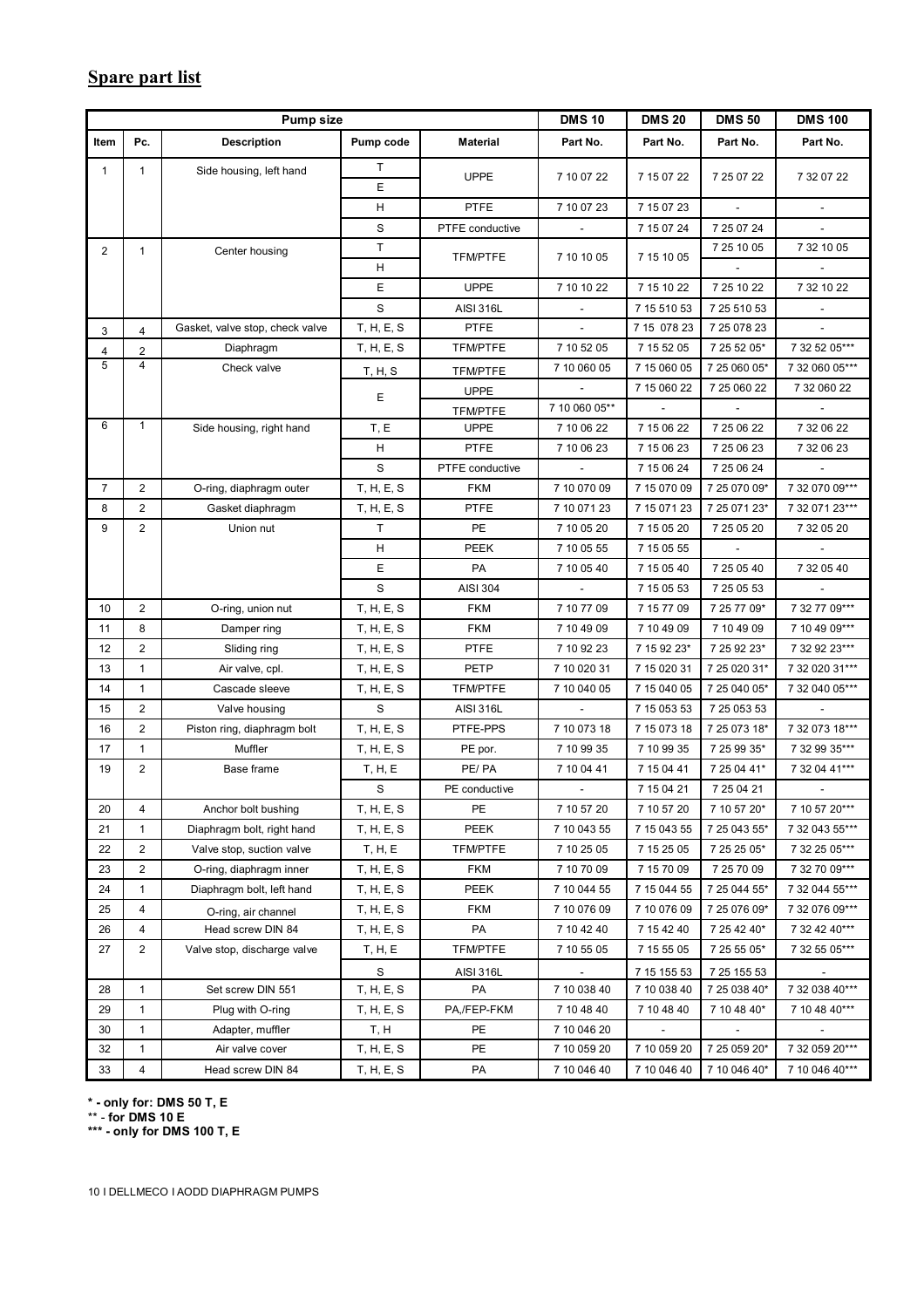# **Exploded view**

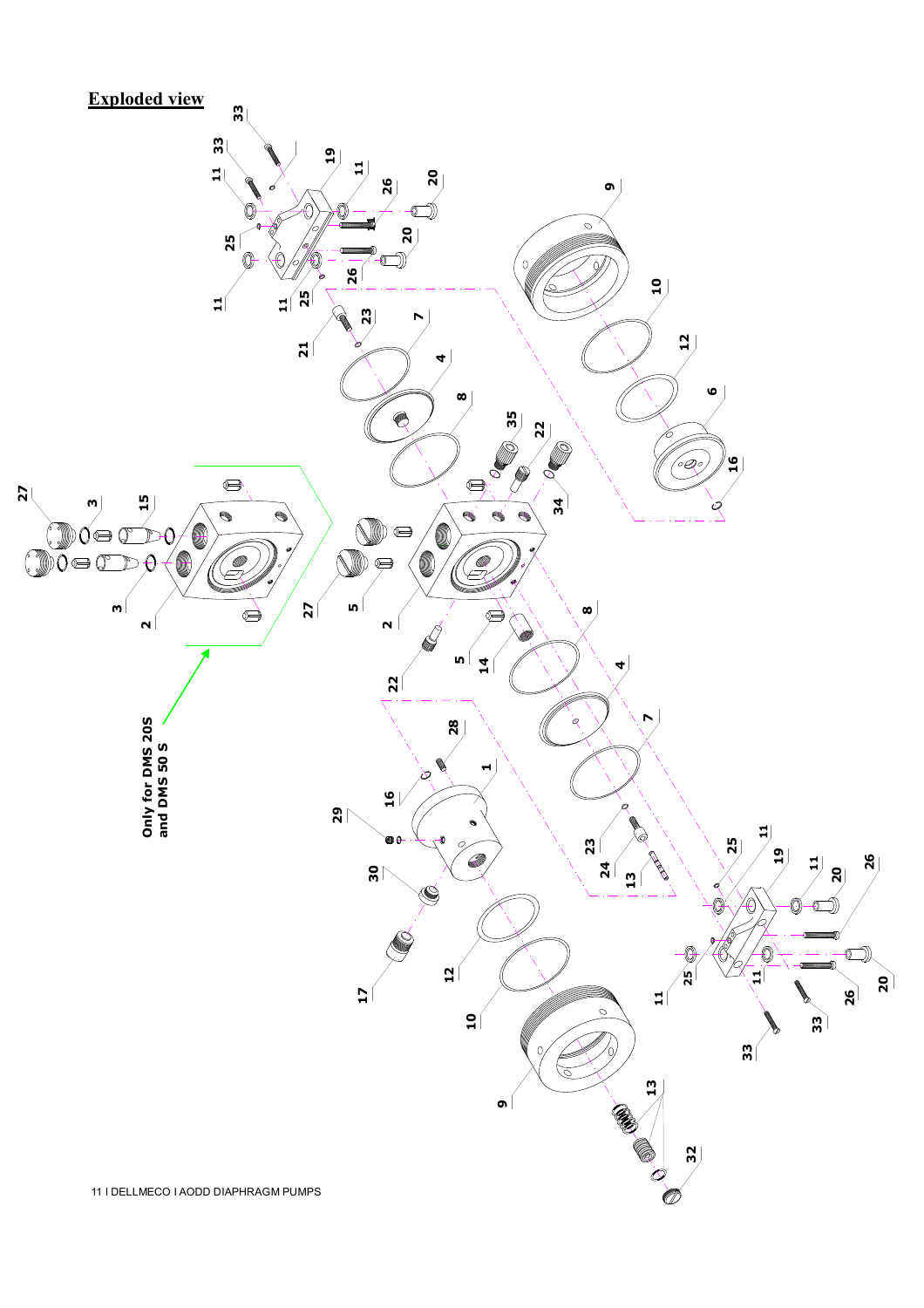#### **Additional equipment**

#### **Pneumatic stroke counting system (code SC5, SC6)**

The strokes of the pump will be automatically counted after introducing the codes SC5 and SC6. The pressure change in the air chamber behind one of the diaphragms will be noted by the pressure switch. To function well, the counting system must be fed with the pressure of at least 1.5 bar.

The two types of the counting system are:

- **SC5** pressure switch 1 10 bar, cpl. assembled with socket with cable 5 m; adapter straight NPT ¼"; hose DN 4/6, 2.5 m
- **SC6** as **SC5** and a stroke counter

The steps for assembling the pneumatic stroke counting are as follows:

- 1. Take the plug **[29]** out of the extra air connection in the left side housing **[1]** and screw in the adapter straight (the location of the plug is presented in the picture).
- 2. Put a hose linking the adapter straight with the pressure switch.
- 3. The socket must be now connected to the electrical connection plug of the pressure switch.
- 4. The cable is to be connected to an already existing registering device (in case of SC5) or the enclosed stroke counter (in case of SC6).



For details, refer to the technical data and installment schemes supplied by the producer of the counter.

#### **Diaphragm sensor (code DM1, DM3, DM4)**

The role of the diaphragm sensor is to detect a diaphragm fracture. It is installed in the muffler and is designed to be able to operate for any liquid. There are three types of diaphragm sensors:

DM1: 2-wire-Namur, intrinsically safe EEx ia IIC T6 DM3: 3-wire DM4: 3-wire with plug (only for pumps sizes 10, 20, 50)

A false alert may sometimes occur due to humid surroundings.

For details, refer to the technical data supplied by the producer of the sensor.

#### **Flaretek© - connectors for PFA pipe (code CF)**

Flaretek©-connectors can be used with the SEMI T and SEMI H pumps in their suction and discharge ports.

- Flaretek© connectors are installed by the producer. No one else is authorized to remove or
- replace them. The violation of this point will jeopardize the purity and proper work of the !
- pump, and will invalidate the warranty!

!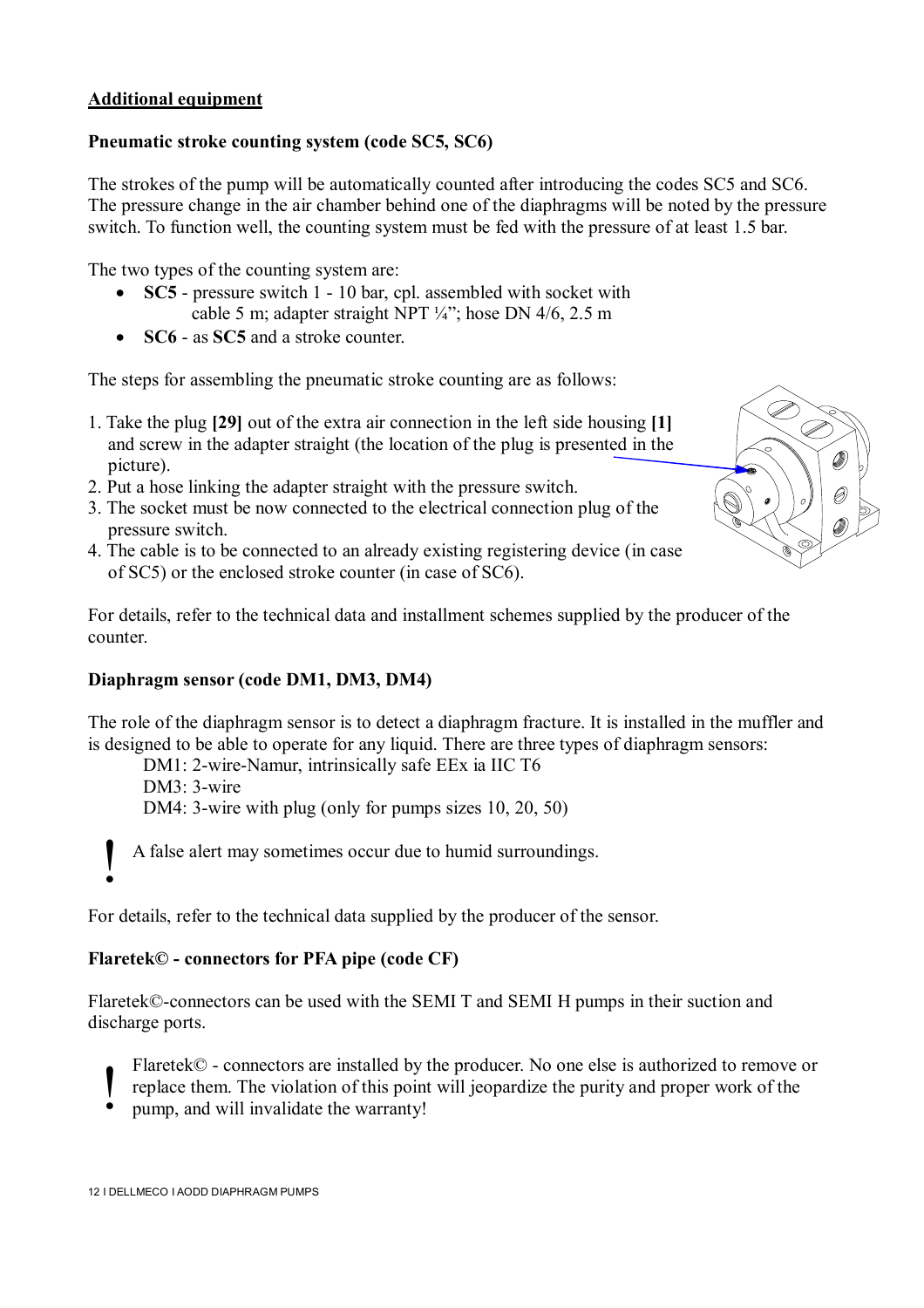# **Spare part list for additional equipment**

|                 | <b>Pump size</b>                                                 |                         |                                             |            |                 |              | <b>SEMI</b><br>20 | <b>SEMI</b><br>50 | <b>SEMI</b><br>100 |
|-----------------|------------------------------------------------------------------|-------------------------|---------------------------------------------|------------|-----------------|--------------|-------------------|-------------------|--------------------|
| Code            | It.<br>Pc.<br><b>Description</b>                                 |                         |                                             |            | <b>Material</b> | Part no.     | Part no.          | Part no.          | Part no.           |
|                 | $\overline{\phantom{0}}$                                         | 1                       | <b>Adaptor straight</b>                     | T, H, E, S | PP              | 1 08 192 28  | 1 08 192 28       | 1 08 192 28       | 1 08 192 28        |
| SC5             | $\overline{\phantom{0}}$                                         | 1                       | Hose                                        | T, H, E, S | <b>PE</b>       | 1 08 292 20  | 1 08 292 20       | 1 08 292 20       | 1 08 29 2 20       |
|                 |                                                                  | 1                       | <b>Pressure transmitter</b>                 | T, H, E, S | diverse         | 9 08 28 00   | 9 08 28 00        | 9 08 28 00        | 9 08 28 00         |
|                 | Socket with cable<br>T, H, E, S<br>1<br>$\overline{\phantom{0}}$ |                         |                                             |            | diverse         | 1 08 392 00  | 1 08 392 00       | 1 08 392 00       | 1 08 39 2 00       |
| SC6             |                                                                  |                         | As SC5 but additionally<br>contains:        |            |                 |              |                   |                   |                    |
|                 |                                                                  | 1                       | <b>Stroke counter</b>                       | T, H, E, S | diverse         | 9 15 17 00   | 9 15 17 00        | 9 15 17 00        | 9 15 17 00         |
| DM1             |                                                                  | 1                       | Diaphragm sensor,<br>2-wire Namur           | T, H, E, S | diverse         | 9 15 19 00   | 9 15 19 00        | 9 15 19 00        | 9 15 19 00         |
| DM <sub>3</sub> |                                                                  | 1                       | Diaphragm sensor,<br>3-wire                 | T, H, E, S | diverse         | 9 15 0 19 00 | 9 15 0 19 00      | 9 15 0 19 00      | 9 15 019 00        |
| DM4             |                                                                  | $\mathbf{1}$            | Diaphragm sensor,<br>3-wire with plug       | T, H, E, S | diverse         | 9 15 119 00  | 9 15 119 00       | 9 15 119 00       |                    |
|                 | 35                                                               | $\overline{2}$          | <b>Flaretek® Connector for PFA-</b><br>pipe | т          | <b>PFA/PVDF</b> | 7 10 95 44   | 7 20 95 44        | 7 50 95 44        | 7 100 95 44        |
| <b>CF</b>       | 35                                                               | $\overline{\mathbf{2}}$ | Flaretek®-connector for PFA<br>pipe         | н          | <b>PFA/PFA</b>  | 7 10 95 43   | 7 20 95 43        | 7 50 95 43        | 7 100 95 43        |
|                 | 34                                                               | $\overline{2}$          | O-ring, Flaretek®-connector                 | т, н       | FEP/FKM         | 7 10 095 04  | 7 20 095 04       | 75009504          | 7 100 095 04       |

#### **SEMI pumps summary**

| Model:             | <b>SEMIT</b>                                             |
|--------------------|----------------------------------------------------------|
| Materials:         | center housing: TFM/PTFE; side housings: UPPE/PA         |
| Pump sizes:        | 10, 20, 50, 100                                          |
| Products:          | acids and caustics                                       |
| Model:             | <b>SEMIH</b>                                             |
| Materials:         | center housing: TFM/PTFE; side housings: PTFE            |
| Pump sizes:        | 10, 20                                                   |
| Products:          | hot applications with acids and caustics                 |
| Model:             | <b>SEMIE</b>                                             |
| Materials:         | center housing: UPPE; side housings: UPPE/PA             |
| <i>Pump sizes:</i> | 10, 20, 50, 100                                          |
| Products:          | slurries                                                 |
| Model:             | <b>SEMI S</b>                                            |
| Materials:         | center housing: SS 316 L; side housings: PTFE conductive |
| Pump sizes:        | 20, 50                                                   |
| Products:          | solvents                                                 |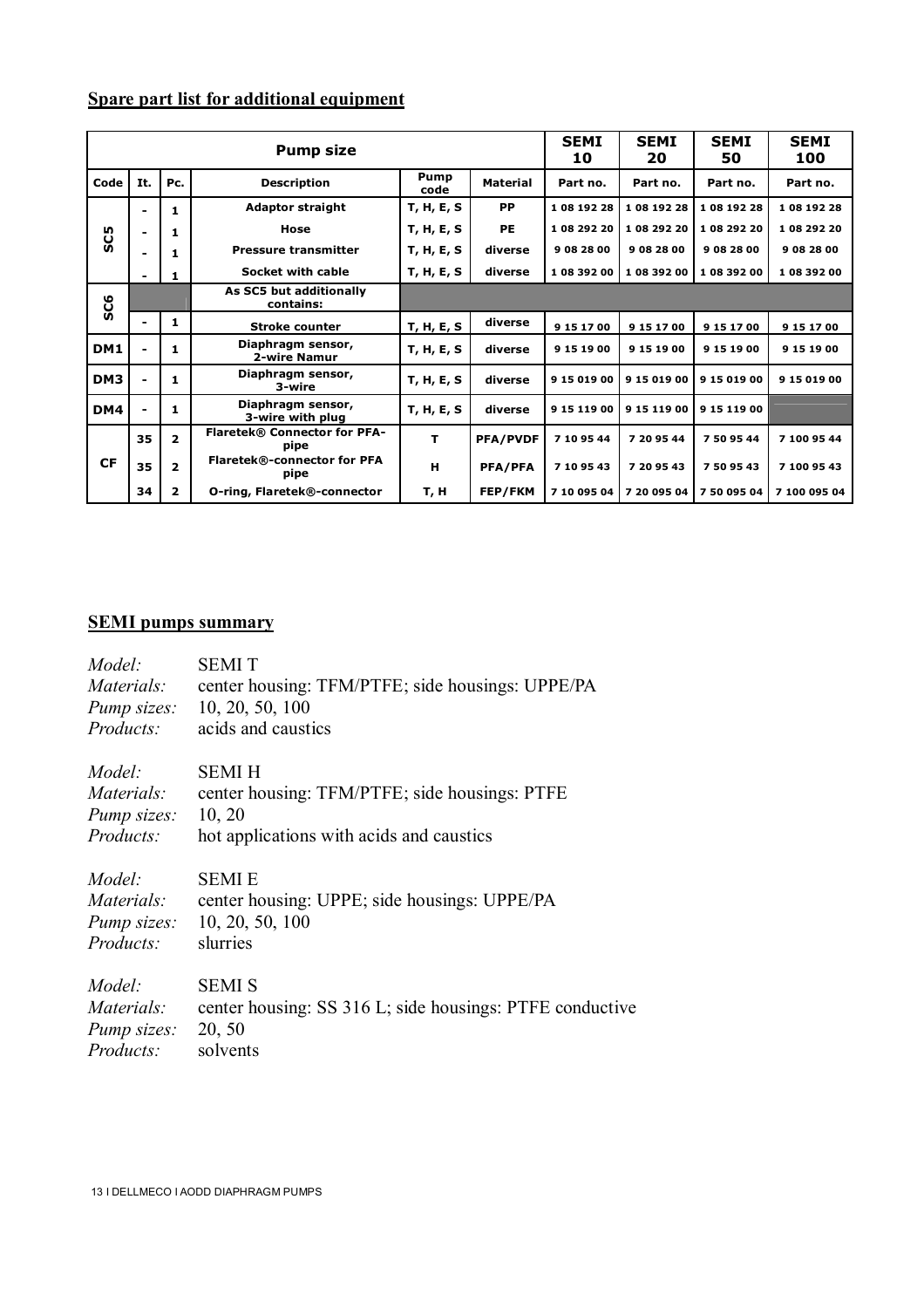#### **OPERATION MANUAL – PULSATION DAMPER FOR SEMI PUMPS TYPES: D 10T/ 20T/ 50T D 10H/ 20H D 20S, D 50S**

The manual must be studied carefully before installing a damper.

DELLMECO is a distinguished, certified enterprise, aiming at modernity and best quality of our products.

The SEMI pumps are specially designed to reduce a pulsating flow, typical of replacement pumps. However, if the remaining pulsation does not achieve a satisfactory level, we offer a range of dampers. Type **D** is suitable for all sizes and configurations of the SEMI pumps.

Every single damper undergoes a strict control process and is delivered in a separate packaging to maintain the highest purity standards.

- Remember that depending on the phase of process a pulsation damper can reduce the over-
- whole capacity of the system!
- Make sure that the construction materials of a damper are resistant to the medium to be pumped! !

#### **Installing procedure**

!

The special design of a pulsation damper allows to install it at any time in order reduce the unsatisfactory pulsation on the discharge side, with no interference into product connections.

The steps for installation are as follows:

- 1. Remove the discharge stop valve at the front of the pump.
- 2. Set the pump upright on its feet and see if the check valve of the pump is in a correct position.
- 3. See if the damper housing O-ring **[37]** is in a correct position in the groove.
- 4. Gently screw the damper to the pump. Be careful not to tighten too much otherwise a damage of the thread may follow!
	- Do not install any valves or stops between the pump and the air supply of the damper!
	- Both the pump and the damper must be fed with the same pressure! !
	- Never operate the pump and the damper with a positive suction pressure!

The damper must have its own separate air connection in order to function well. The air connection of the damper is situated on the top of the head **[38]** and it should start at the air connection of the pump. The minimal counter pressure demanded for a proper work of the damper is 1 bar. For the requirements concerning the air quality, refer to the table in Technical Details section.

An empty damper must be run slowly together with the pump. The dampers are self-regulating – when the working conditions change, they adapt automatically.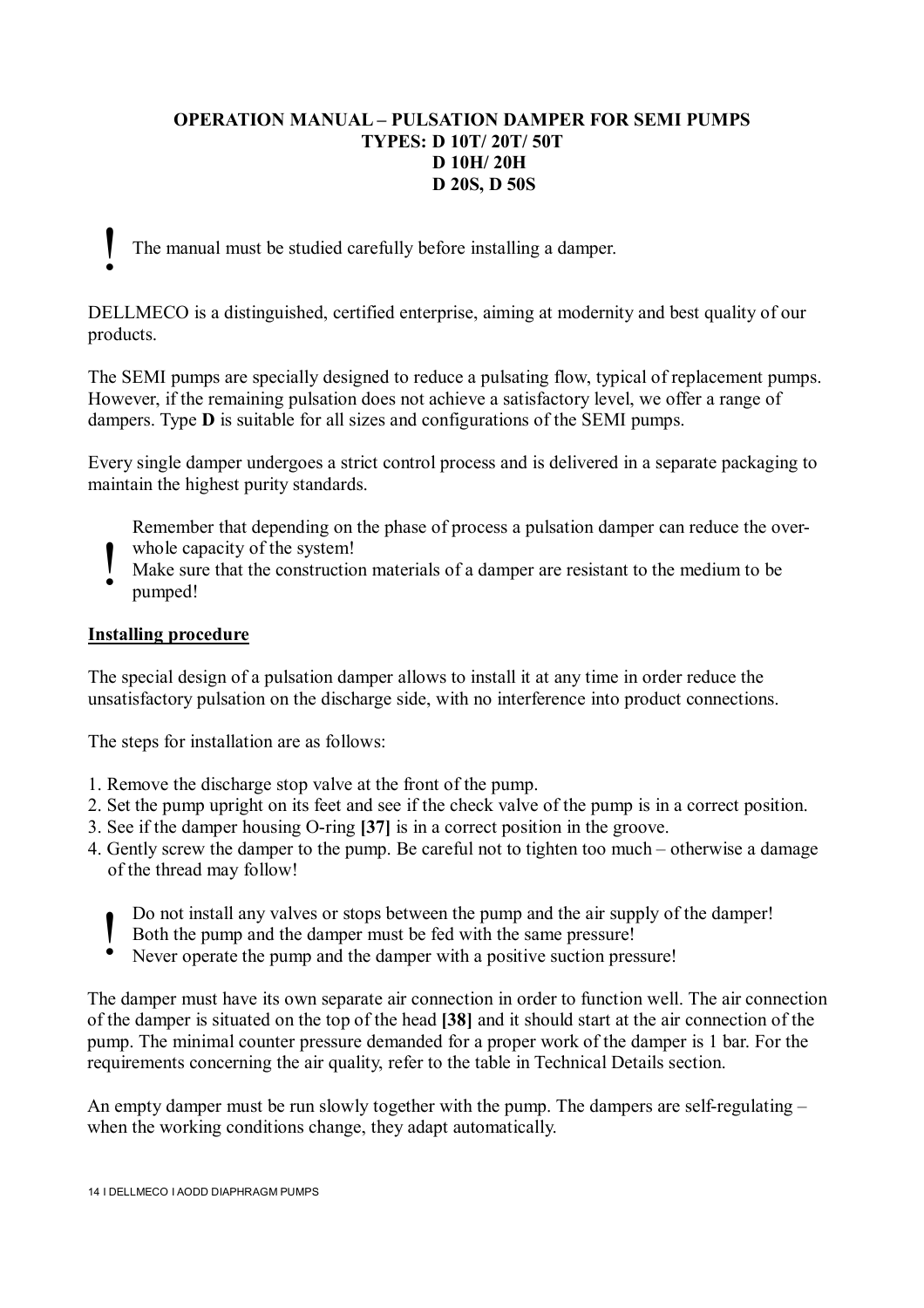#### **Disassembly**

To disassemble the damper, first disconnect both the pump and the damper from the air supply, empty them of the medium and rinse thoroughly. !

- If the medium used in the pump was toxic, hazardous or corrosive, the disassembly of the
- damper must be carried out in accordance with adequate safety regulations. !

The steps for disassembly are as follows:

- 1. Unscrew the damper from the pump. Be careful with the damper housing O-ring **[37]**!
- 2. Unscrew the damper housing **[36]** from the damper head **[38]**.
- 3. Gently take the diaphragm outer O-ring **[46]**.
- 4. Take out the diaphragm **[44]** together with an actuator shaft **[48]**
- 5. Take the diaphragm gasket **[47]** out.
- 6. See if the diaphragm inner O-ring **[45]** is intact. If necessary, replace it to prevent twisting.
- 7. Take the piston rings **[40]** and their O-rings **[41]**.
- 8. Take the damper head O-ring **[39]** out.

#### **Assembly**

- After disassembly, no piston rings **[40]** or gaskets **[47]** can be used again new rings must be set in! !
	- All damaged or dirty sealing parts must be replaced!

Remember that the newly changed damper diaphragm gasket **[47]** needs some time to settle, therefore the assembly must be completed at least 2 hours before screwing the damper back to the pump. After the two-hour rest tighten the housing parts **[36]**. The damper is now ready to be installed back onto the pump.

Basically, assembly is carried out in reverse order to disassembly. There are however a few points to follow when assembling the new piston rings **[40]**:

- 1. Bend the new piston ring **[40]** into a kidney shape. Put it into the groove.
- 2. Press the protruding part into the groove with the help of a round tool.
- 3. Place the diaphragm outer O-ring **[46]** in the right groove of the diaphragm **[44]**.
- 4. Put the diaphragm **[44]** back in its place.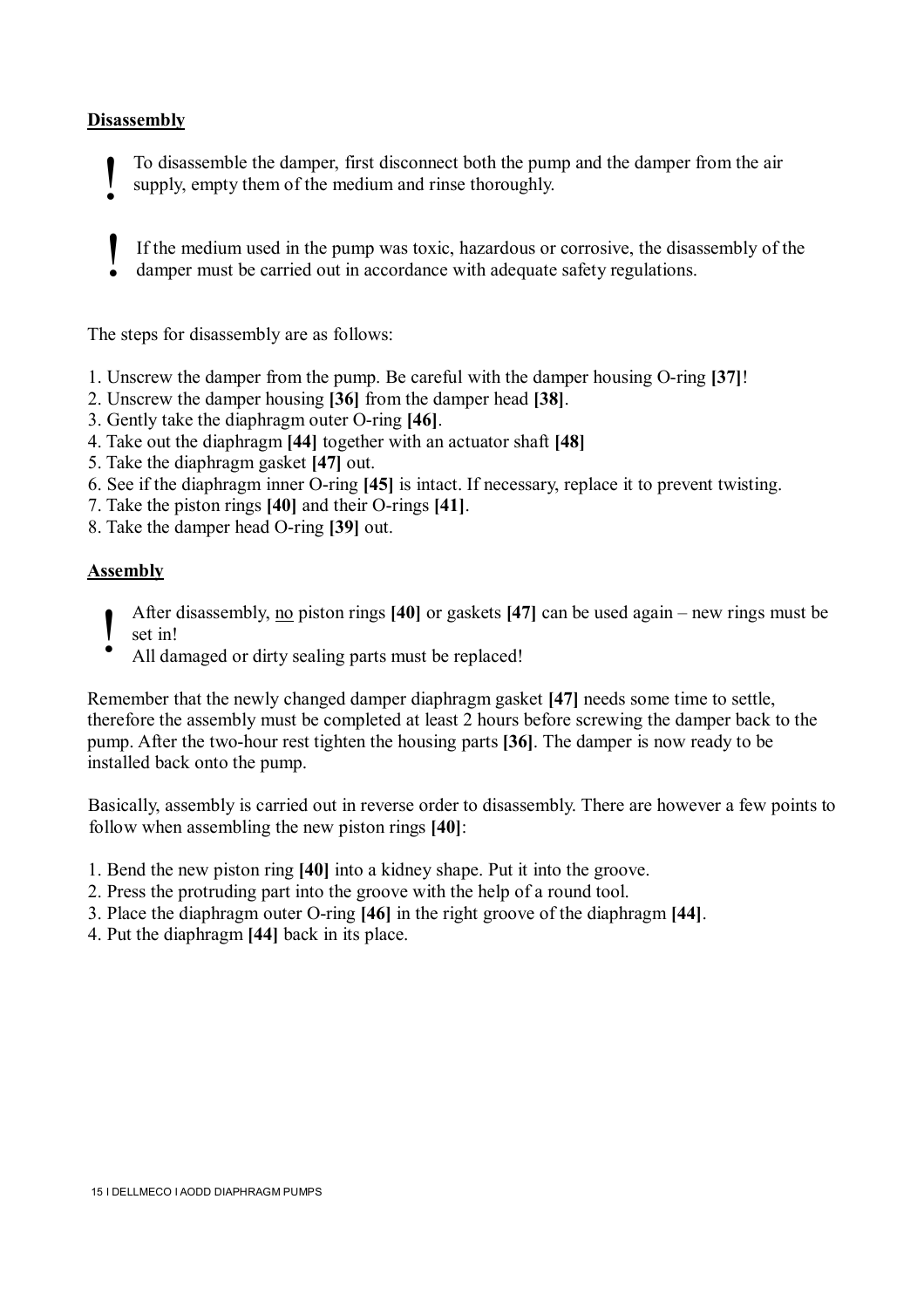# **Technical details**

| Damper code                                |                    |     | D 10/20/50/100 T<br>for SEMI T |                               | for SEMI H | D 10/20 H |         | D 10/20/50/100 T | for SEMI E |         |     | D 20/50 S<br><b>For SEMI S</b> |
|--------------------------------------------|--------------------|-----|--------------------------------|-------------------------------|------------|-----------|---------|------------------|------------|---------|-----|--------------------------------|
| <b>Size</b>                                | 10                 | 20  | 50                             | 100                           | 10         | 20        | 10      | 20               | 50         | 100     | 20  | 50                             |
| Dimensions* [mm]:                          |                    |     |                                |                               |            |           |         |                  |            |         |     |                                |
| length                                     | 184                | 207 | 255                            | 305                           | 184        | 207       | 184     | 207              | 255        | 305     | 207 | 255                            |
| width                                      | 136                | 163 | 224                            | 265                           | 136        | 163       | 136     | 163              | 224        | 265     | 163 | 224                            |
| height                                     | 245                | 287 | 346                            | 430                           | 245        | 287       | 245     | 287              | 346        | 430     | 287 | 346                            |
| Air connection (NPT)                       |                    |     | 1/4''                          |                               |            | 1/4"      |         |                  | 1/4"       |         |     | 1/4"                           |
| Air classification<br>(ISO-DIS 8573-1)     |                    |     |                                |                               |            |           |         |                  |            |         |     |                                |
| Solids                                     | class <sub>2</sub> |     |                                | class <sub>2</sub><br>class 2 |            |           | class 2 |                  |            |         |     |                                |
| Water                                      | class 3            |     |                                | class 3                       |            |           | class 3 |                  |            | class 3 |     |                                |
| Oil                                        | class 3            |     | class 3                        |                               | class 3    |           |         | class 3          |            |         |     |                                |
| Weight* [kg]                               | 3,5                | 6   | 11                             | 24                            | 4          | 7         | 3       | 5                | 9          | 18      | 19  | 37                             |
| Max. permissible<br>driving pressure [bar] |                    |     | 6                              |                               |            | 6         |         |                  | 6          |         |     | 6                              |
| Max. permissible<br>temperature [°C]       |                    |     |                                |                               |            |           |         |                  |            |         |     |                                |
| at max. 6 bar pressure                     | 100                |     |                                | 100                           |            |           | 70      |                  |            |         | 130 |                                |
| at max. 5 bar pressure                     |                    |     | 110                            |                               |            | 130       |         |                  | 70         |         |     | 130                            |
| at max. 4 bar pressure                     |                    |     | 120                            |                               |            | 150       | 70      |                  |            |         |     | 130                            |
| at max. 3 bar pressure                     |                    |     | 130                            |                               |            | 180       |         |                  | 70         |         | 130 |                                |
| at max. 2 bar pressure                     |                    |     | 130                            |                               |            | 200       |         | 70               |            |         | 130 |                                |

\* dimensions and weights are given for the pump with pulsation damper

## **Spare parts list**

| Damper size |              |                          |                    |                           | D 10 T, H    | D 20 T, H, S | <b>D 50 T, S</b> | D 100 T      |
|-------------|--------------|--------------------------|--------------------|---------------------------|--------------|--------------|------------------|--------------|
| <b>Item</b> | Pc.          | <b>Description</b>       | <b>Damper code</b> | <b>Material</b>           | Part No.     | Part No.     | Part No.         | Part No.     |
| 36          | $\mathbf{1}$ | <b>Damper housing</b>    | T, H               | <b>TFM/PTFE</b>           | 8 10 701 05  | 8 20 701 05  | 8 50 701 05      | 8 100 701 05 |
|             |              |                          | s                  | <b>AISI 316L</b>          |              | 8 20 901 53  | 8 50 901 53      |              |
| 37          | 1            | O-ring, damper housing   | T, H               | <b>EPDM</b>               | 8 10 79 08   | 8 20 79 08   | 8 50 79 08       | 8 100 79 08  |
| 38          | $\mathbf{1}$ | Damper head              | T.                 | <b>UPPE</b>               | 8 10 103 22  | 8 20 103 22  | 8 50 103 22      | 8 100 103 22 |
|             |              |                          | н                  | <b>PTFE</b>               | 8 10 103 23  | 8 20 103 23  |                  |              |
|             |              |                          | s                  | <b>PTFE</b><br>conductive |              | 8 20 903 24  | 8 50 903 24      |              |
| 39          | 1            | O-ring, damper head      | T, H               | <b>FKM</b>                | 8 10 179 09  | 8 20 179 09  | 8 50 179 09      | 8 100 179 09 |
| 40          | з            | <b>Piston ring</b>       | т, н               | <b>PTFE-PPS</b>           | 8 10 090 18  | 8 20 090 18  | 8 50 090 18      | 8 100 090 18 |
| 41          | 3            | O-ring, piston ring      | т, н               | <b>FKM</b>                | 8 10 08 2 09 | 8 20 08 2 09 | 85008209         | 8 100 082 89 |
| 42          | 1            | Muffler                  | т, н               | PE                        | 8 10 099 20  | 8 20 099 20  | 8 50 099 20      | 8 100 099 20 |
| 43          | 1            | <b>Supporting disc</b>   | т, н               | PA                        | 8 10 53 40   | 8 20 53 40   | 8 50 53 40       | 8 100 53 40  |
| 44          | 1            | Damper diaphragm         | T, H               | <b>PTFE</b>               | 8 10 052 23  | 8 20 052 23  | 8 50 052 23      | 8 100 053 23 |
| 45          | 1            | O-ring, diaphragm inner  | т, н               | <b>FKM</b>                | 8 10 169 09  | 8 20 169 09  | 8 50 169 09      | 8 100 169 09 |
| 46          | $\mathbf{1}$ | O- ring, diaphragm outer | T, H               | <b>FKM</b>                | 8 10 170 09  | 8 20 170 09  | 8 50 179 09      | 8 100 179 09 |
| 47          | 1            | Diaphragm gasket         | т, н               | <b>PTFE</b>               | 8 10 171 23  | 8 20 171 23  | 8 50 171 23      | 8 100 171 23 |
| 48          | 1            | <b>Actuator shaft.</b>   | T, H               | <b>PEEK</b>               | 8 10 140 55  | 8 20 140 55  | 8 50 140 55      | 8 100 140 55 |

16 I DELLMECO I AODD DIAPHRAGM PUMPS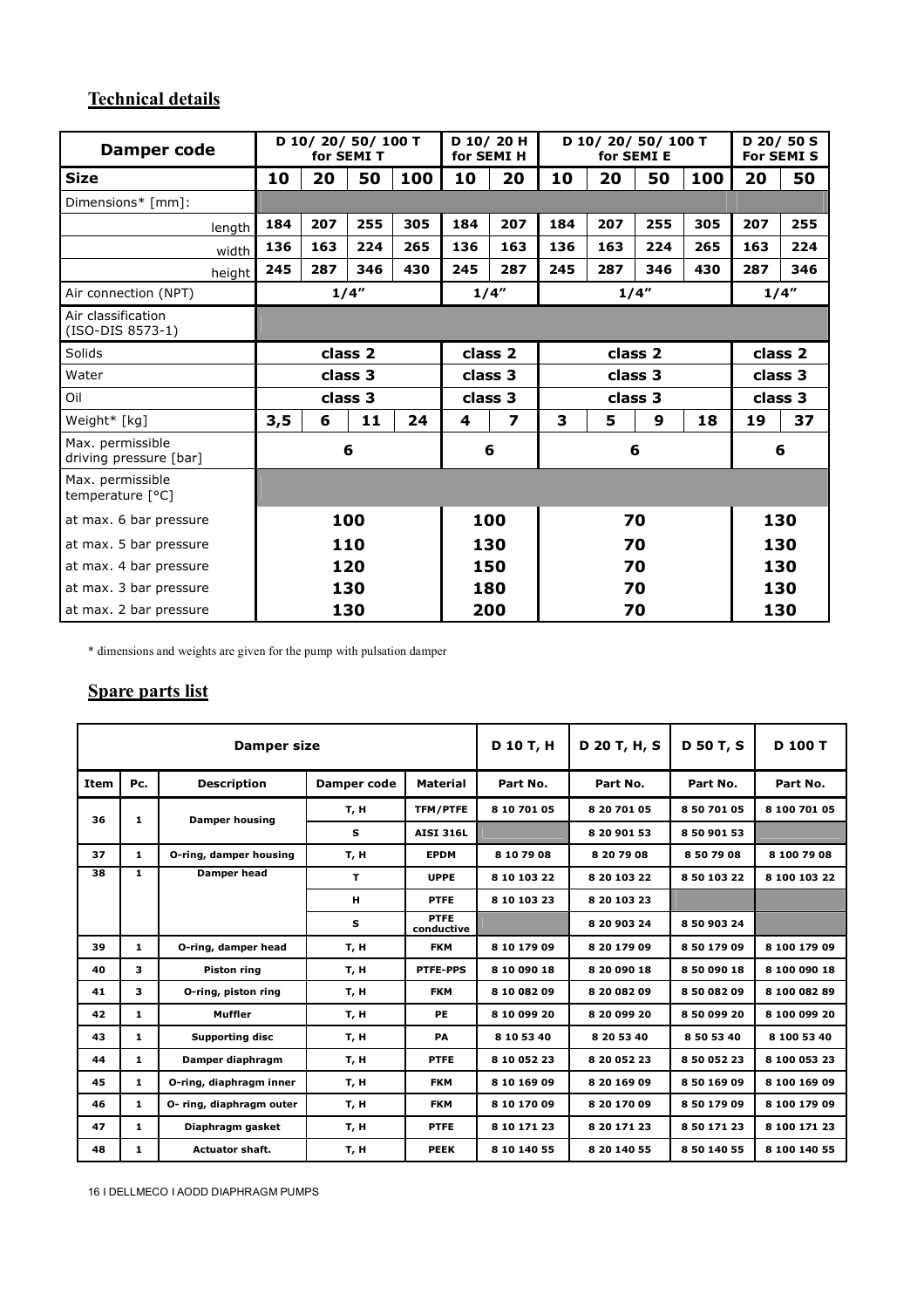## **Exploded view – pulsation damper for SEMI pumps**

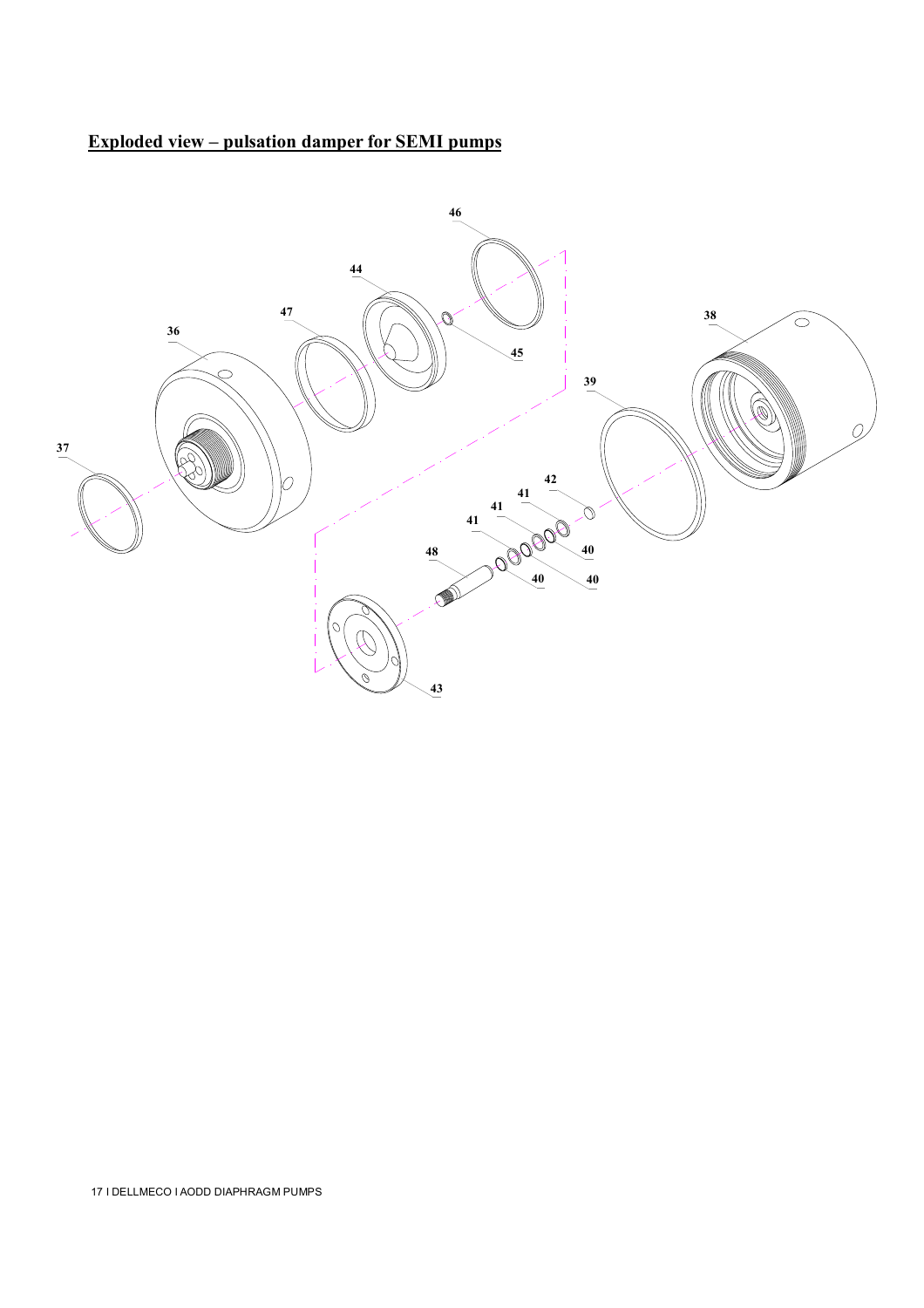



1/2"  $\ddot{\phantom{1}}$  $1/4$ "

1/4" NPT

1/2" NPT 1" NPT 11/4" NPT

11,3 13,6 16,9

4,3 5,9 8,4

 $\frac{1}{10}$ 

6,4 8,8 11,7

7,9

5,5 7,0 8,8

1,3 1,3 1,5

4,5

3,6

6,8 8,5 10,5

3,0

6,1 8,1 10,6

6,4

4,3

0,4 0,7 0,7

1,4 1,8 2,2

3,9 3,9 4,7

4,3 6,2 7,7

 $\overline{8}$ 

**SEMI 20 SEMI 50 SEMI 100**

10,0 12,4

2,3 3,1

10,2 12,7

6,5 8,9

4,3 5,4

4,1 5,3

7,7 9,4

4,4 5,4

1/4" NPT 1/4" NPT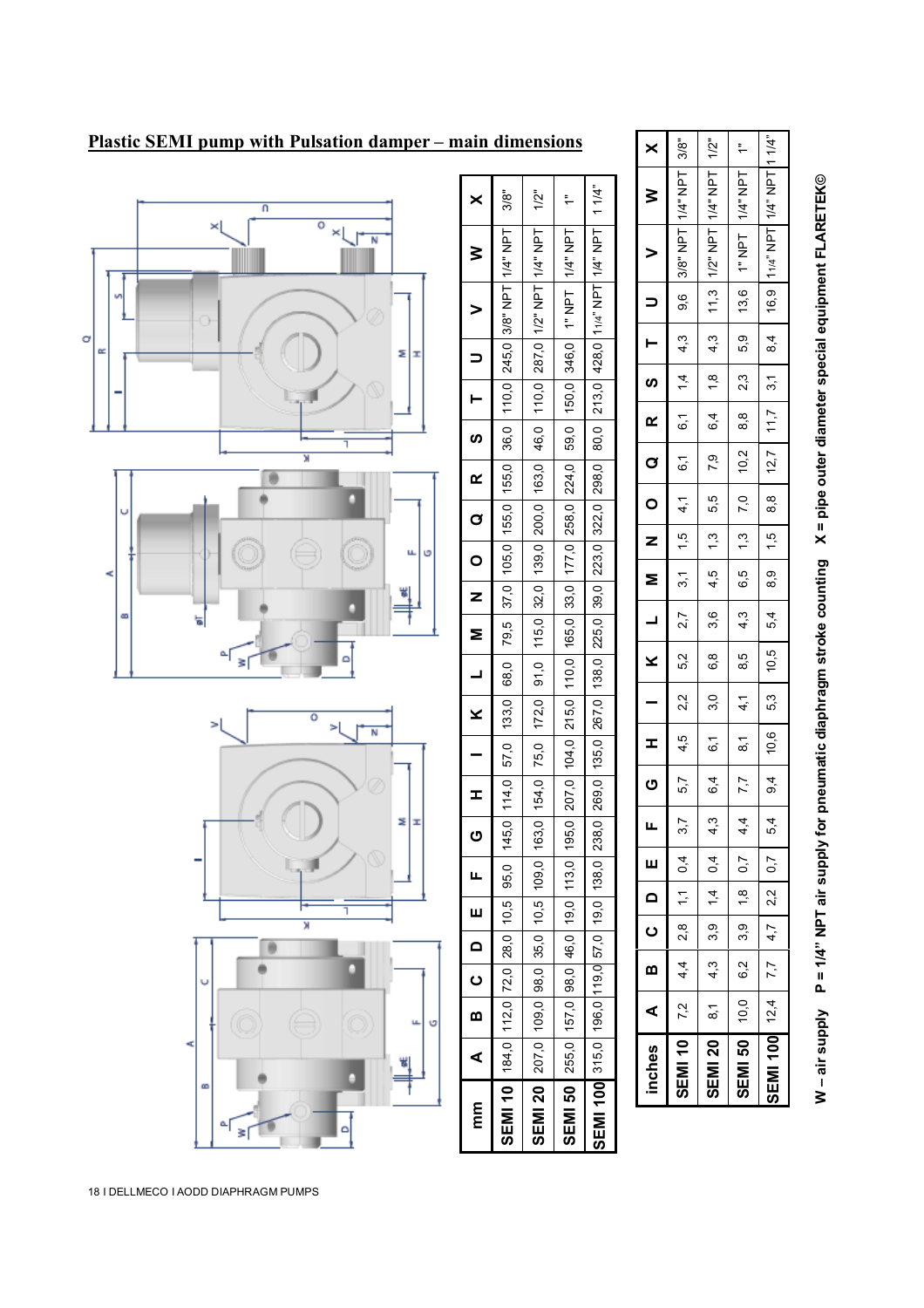#### **Notes:**

19 I DELLMECO I AODD DIAPHRAGM PUMPS